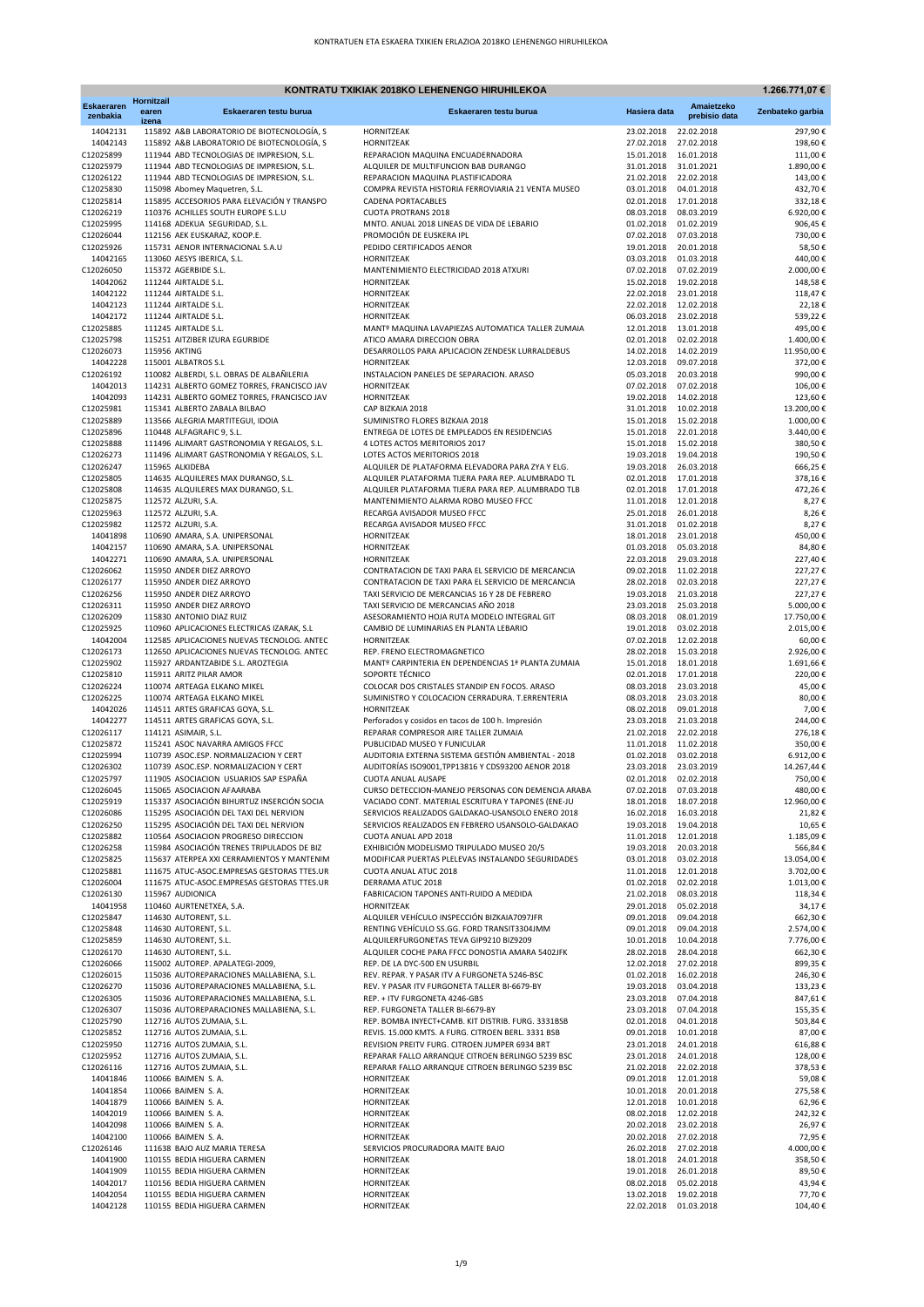| <b>Eskaeraren</b><br>zenbakia | <b>Hornitzail</b><br>earen<br>izena | Eskaeraren testu burua                                                                   | Eskaeraren testu burua                                                                                 | Hasiera data                        | Amaietzeko<br>prebisio data | Zenbateko garbia        |
|-------------------------------|-------------------------------------|------------------------------------------------------------------------------------------|--------------------------------------------------------------------------------------------------------|-------------------------------------|-----------------------------|-------------------------|
| 14042129                      |                                     | 110155 BEDIA HIGUERA CARMEN                                                              | HORNITZEAK                                                                                             | 22.02.2018                          | 01.03.2018                  | 261,00€                 |
| 14042163                      |                                     | 110156 BEDIA HIGUERA CARMEN                                                              | HORNITZEAK                                                                                             | 02.03.2018                          | 27.02.2018                  | 43,94€                  |
| 14041841<br>14042001          |                                     | 110143 BEGIRA & BEGIRA, S.L.<br>110143 BEGIRA & BEGIRA, S.L.                             | HORNITZEAK<br>HORNITZEAK                                                                               | 09.01.2018<br>06.02.2018 12.12.2017 | 20.12.2017                  | 263,89€<br>1.722,72€    |
| 14042051                      |                                     | 110143 BEGIRA & BEGIRA, S.L.                                                             | HORNITZEAK                                                                                             | 13.02.2018                          | 08.02.2018                  | 735,80€                 |
| 14042202                      |                                     | 110143 BEGIRA & BEGIRA, S.L.                                                             | HORNITZEAK                                                                                             | 09.03.2018                          | 15.01.2018                  | 299,40€                 |
| 14042239                      |                                     | 110143 BEGIRA & BEGIRA, S.L.                                                             | HORNITZEAK                                                                                             | 15.03.2018                          | 09.03.2018                  | 400,19€                 |
| 14041916                      |                                     | 112048 BERNER MONTAJE Y FIJACION, S.L.                                                   | HORNITZEAK                                                                                             | 23.01.2018                          | 19.01.2018                  | 370,03€                 |
| 14042009<br>14042078          |                                     | 112048 BERNER MONTAJE Y FIJACION, S.L.<br>112048 BERNER MONTAJE Y FIJACION, S.L.         | HORNITZEAK<br>HORNITZEAK                                                                               | 07.02.2018 31.01.2018<br>16.02.2018 | 02.02.2018                  | 541,60€<br>168,93€      |
| 14042111                      |                                     | 112048 BERNER MONTAJE Y FIJACION, S.L.                                                   | HORNITZEAK                                                                                             | 21.02.2018                          | 15.02.2018                  | 615,97€                 |
| 14042232                      |                                     | 112048 BERNER MONTAJE Y FIJACION, S.L.                                                   | HORNITZEAK                                                                                             | 13.03.2018                          | 07.03.2018                  | 931,00€                 |
| 14042294                      |                                     | 112048 BERNER MONTAJE Y FIJACION, S.L.                                                   | HORNITZEAK                                                                                             | 28.03.2018                          | 16.03.2018                  | 60,00€                  |
| C12025911                     |                                     | 114013 BERRIAIR, S.L.L.                                                                  | MANTENIMIENTO COMPRESOR LAVADERO 2018                                                                  | 17.01.2018                          | 17.02.2018                  | 1.000,00€               |
| C12026195<br>C12026011        |                                     | 115347 BIDE BIKE CLUB CICLISTA<br>111216 BIKENDI ITURGINTZA, S.L.                        | BILBAO-BILBAO 2018<br>DESATASCAR ARQUETAS RETRETES MUSEO                                               | 07.03.2018<br>01.02.2018            | 07.04.2018<br>02.02.2018    | 1.950,00€<br>72,50€     |
| C12026279                     |                                     | 111216 BIKENDI ITURGINTZA, S.L.                                                          | REPARACIÓN DUCHA VESTUARIOS                                                                            | 19.03.2018                          | 20.03.2018                  | 55,00€                  |
| 14041839                      |                                     | 111320 BILBAO ELECTRONICA, S.A.                                                          | HORNITZEAK                                                                                             | 08.01.2018                          | 22.01.2018                  | 252,00€                 |
| 14041986                      |                                     | 111320 BILBAO ELECTRONICA, S.A.                                                          | HORNITZEAK                                                                                             | 01.02.2018                          | 05.02.2018                  | 89,21€                  |
| 14041993                      |                                     | 111320 BILBAO ELECTRONICA, S.A.                                                          | HORNITZEAK                                                                                             | 05.02.2018                          | 07.02.2018                  | 9,46€                   |
| 14042023                      |                                     | 111320 BILBAO ELECTRONICA, S.A.                                                          | HORNITZEAK                                                                                             | 08.02.2018                          | 12.02.2018                  | 1,96€                   |
| 14042101<br>14042110          |                                     | 111320 BILBAO ELECTRONICA, S.A.<br>111320 BILBAO ELECTRONICA, S.A.                       | HORNITZEAK<br>HORNITZEAK                                                                               | 20.02.2018<br>21.02.2018            | 20.03.2018<br>19.02.2018    | 1.924,00€<br>43,64€     |
| 14042175                      |                                     | 111320 BILBAO ELECTRONICA, S.A.                                                          | MATERIALES PARA UTILIZAR EN LA PDS 158716                                                              | 06.03.2018                          | 12.03.2018                  | 7,78€                   |
| C12026242                     |                                     | 114995 BILBO HANDIA IKUSENTZUN., S.A.                                                    | PUBLICIDAD HAMAIKA TB                                                                                  | 19.03.2018                          | 19.03.2019                  | 4.010,00€               |
| C12026126                     |                                     | 111291 BILBO ZAHARRA SOZIETATE KOOP                                                      | PROMOCIÓN DE EUSKERA NGS                                                                               | 21.02.2018                          | 21.03.2018                  | 460,00€                 |
| 14041838                      |                                     | 114801 BKM HIGIENE PROFESIONAL 2006, S.L.                                                | HORNITZEAK                                                                                             | 08.01.2018                          | 28.12.2017                  | 175,14€                 |
| 14041933<br>14042174          |                                     | 114801 BKM HIGIENE PROFESIONAL 2006, S.L.<br>114801 BKM HIGIENE PROFESIONAL 2006, S.L.   | HORNITZEAK<br>HORNITZEAK                                                                               | 24.01.2018<br>06.03.2018            | 16.01.2018<br>21.02.2018    | 312,00€<br>364,60€      |
| 14042288                      |                                     | 114801 BKM HIGIENE PROFESIONAL 2006, S.L.                                                | HORNITZEAK                                                                                             | 27.03.2018                          | 20.03.2018                  | 496,95€                 |
| 14041820                      |                                     | 110327 BLINKER ESPAÑA, S.A.                                                              | HORNITZEAK                                                                                             | 04.01.2018                          | 05.01.2018                  | 288,15€                 |
| 14041842                      |                                     | 110327 BLINKER ESPAÑA, S.A.                                                              | HORNITZEAK                                                                                             | 09.01.2018                          | 26.12.2017                  | 703,21€                 |
| 14041918                      |                                     | 110327 BLINKER ESPAÑA, S.A.                                                              | HORNITZEAK                                                                                             | 23.01.2018                          | 05.01.2018                  | 498,90€                 |
| 14041934                      |                                     | 110327 BLINKER ESPAÑA, S.A.                                                              | HORNITZEAK                                                                                             | 24.01.2018 12.01.2018               |                             | 563,75€                 |
| 14041980<br>14042086          |                                     | 110327 BLINKER ESPAÑA, S.A.<br>110327 BLINKER ESPAÑA, S.A.                               | HORNITZEAK<br>HORNITZEAK<br>SEGUN ALBS. NA/8835                                                        | 31.01.2018<br>19.02.2018            | 26.01.2018<br>14.02.2018    | 103,50€<br>1.788,00€    |
| 14042092                      |                                     | 110327 BLINKER ESPAÑA, S.A.                                                              | HORNITZEAK                                                                                             | 19.02.2018                          | 20.02.2018                  | 495,87€                 |
| 14042181                      |                                     | 110327 BLINKER ESPAÑA, S.A.                                                              | HORNITZEAK                                                                                             | 06.03.2018                          | 21.02.2018                  | 495,49€                 |
| 14042209                      |                                     | 110327 BLINKER ESPAÑA, S.A.                                                              | HORNITZEAK                                                                                             | 12.03.2018                          | 07.03.2018                  | 445,78€                 |
| 14042215                      |                                     | 110327 BLINKER ESPAÑA, S.A.                                                              | HORNITZEAK                                                                                             | 12.03.2018                          | 28.02.2018                  | 230,52€                 |
| 14042295                      |                                     | 110327 BLINKER ESPAÑA, S.A.                                                              | HORNITZEAK                                                                                             | 28.03.2018                          | 25.03.2018                  | 1.030,13€               |
| C12026058<br>14041827         |                                     | 113675 BREMA PRODUCCIONES RADIOFONICAS, S.<br>110895 BURDIN SUMINISTROS, S.L.            | PUBLICIDAD ANUAL RADIO POPULAR<br>HORNITZEAK                                                           | 08.02.2018<br>05.01.2018            | 08.02.2019<br>12.01.2018    | 9.600,00€<br>68,60€     |
| 14041961                      |                                     | 110895 BURDIN SUMINISTROS, S.L.                                                          | HORNITZEAK                                                                                             | 29.01.2018                          | 02.02.2018                  | 46,50€                  |
| 14042158                      |                                     | 110895 BURDIN SUMINISTROS, S.L.                                                          | HORNITZEAK                                                                                             | 01.03.2018                          | 05.03.2018                  | 98,56€                  |
| 14042272                      |                                     | 110895 BURDIN SUMINISTROS, S.L.                                                          | HORNITZEAK                                                                                             | 22.03.2018                          | 26.03.2018                  | 24,50€                  |
| C12026060                     |                                     | 115196 Busturialdeko Irrati Telebista S.L.                                               | PUBLICIDAD ANUAL OIZMENDI                                                                              | 08.02.2018                          | 08.02.2019                  | 7.200,00€               |
| C12025895                     |                                     | 114159 C.D. FORTUNA K.E.                                                                 | DORSALES BEHOBIA-SAN SEBASTIÁN 2017                                                                    | 15.01.2018                          | 15.02.2018                  | 3.780,00 €              |
| C12025985<br>C12025969        |                                     | 111589 CABALLERO BADIOLA ANTONIO<br>114258 CALDERERIA ANBOTO, S.L.                       | GASTOS DE FARMACIA 2018<br>REP. BARANDILLA TORNO VIA 10                                                | 31.01.2018<br>26.01.2018            | 31.01.2019<br>10.02.2018    | 4.500,00€<br>312,40€    |
| C12026118                     |                                     | 110214 CALDERERIA GURELAN, S.A.                                                          | PREP. MATERIALES SEGUN MEDIDA PARA TALLER ZUMAIA                                                       | 21.02.2018                          | 23.02.2018                  | 1.138,60€               |
| 14041902                      |                                     | 113349 CALMELL, S.A.                                                                     | HORNITZEAK                                                                                             | 19.01.2018                          | 09.02.2018                  | 8.980,00€               |
| C12025862                     |                                     | 110934 CAMPO Y OCHANDIANO, S.L.                                                          | CONV.20-2017 ANALISTA PROGRAMADOR WEB-2Y3 FASE PSI                                                     | 10.01.2018                          | 10.02.2018                  | 1.185,00€               |
| C12026165                     |                                     | 110934 CAMPO Y OCHANDIANO, S.L.                                                          | BUS LANBIDE 2018-PROCESO SELECCION                                                                     | 27.02.2018                          | 27.03.2018                  | 1.910,00€               |
| C12026186<br>C12026084        |                                     | 110934 CAMPO Y OCHANDIANO, S.L.<br>115938 CARLOS SAN JOSE FRUTOS                         | CONV. 23-2017 TEC PRL-PSICOTÉCNICO Y ENTREVISTA<br>ASIST. TÉC. IDENTIF. PROPUESTAS ECONOMIA CIRCULAR   | 02.03.2018<br>16.02.2018            | 02.04.2018<br>16.07.2018    | 2.370,00€<br>15.000,00€ |
| C12026012                     |                                     | 115947 CARPINTERÍA EITEN, S.L.                                                           | REPARACIÓN CERRADURA CAJA MUSEO                                                                        | 01.02.2018                          | 02.02.2018                  | 46,00€                  |
| C12025998                     |                                     | 113256 CEDERIKA RECYCLING SOLUTIONS S.L                                                  | RECOGIDA Y RECICLAJE CD/DVD 2018                                                                       | 01.02.2018                          | 01.02.2019                  | 100,00€                 |
| C12025931                     |                                     | 115112 CERVIC, S.A.                                                                      | AROS PARA PAPELERAS                                                                                    | 19.01.2018 20.01.2018               |                             | 65,50€                  |
| C12026241                     |                                     | 114088 CERVIC, S.A.                                                                      | SUMINISTRO DE PAPELERA AL TALLER DE GASTEIZ                                                            | 19.03.2018                          | 19.04.2018                  | 246,30€                 |
| 14042230                      |                                     | 110225 CESAR JESUS MENDOZA CONDE, S.L.                                                   | HORNITZEAK                                                                                             | 13.03.2018                          | 27.03.2018                  | 632,00€                 |
| 14041954<br>14042191          |                                     | 113356 CHRIST EQUIPAMIENTO DE LAVADO, S.L.<br>113356 CHRIST EQUIPAMIENTO DE LAVADO, S.L. | HORNITZEAK<br><b>HORNITZEAK</b>                                                                        | 29.01.2018<br>08.03.2018 15.03.2018 | 05.02.2018                  | 350,20€<br>616,96€      |
| C12025876                     |                                     | 113340 CHRIST EQUIPAMIENTO DE LAVADO, S.L.                                               | TUNEL LAVADO.REGULAR PRESION CEPILLOS YPARADA.ARAS                                                     | 11.01.2018                          | 26.01.2018                  | 261,11€                 |
| C12025877                     |                                     | 113340 CHRIST EQUIPAMIENTO DE LAVADO, S.L.                                               | REP. PUENTE LAVADO TRENES                                                                              | 11.01.2018                          | 26.01.2018                  | 196,96€                 |
| C12025949                     |                                     | 113340 CHRIST EQUIPAMIENTO DE LAVADO, S.L.                                               | REP. PUENTE LAVADO TRENES DE GERNIKA                                                                   | 23.01.2018                          | 07.02.2018                  | 456,39€                 |
| C12026153                     |                                     | 113340 CHRIST EQUIPAMIENTO DE LAVADO, S.L.                                               | MNTO.ANUAL LAVADERO 2018.ARASO                                                                         | 26.02.2018                          | 26.02.2019                  | 2.348,90€               |
| C12026198<br>C12026226        |                                     | 113340 CHRIST EQUIPAMIENTO DE LAVADO, S.L.<br>113340 CHRIST EQUIPAMIENTO DE LAVADO, S.L. | MANTENIMIENTO ANUAL TREN DE LAVADO GASTEIZ 2018<br>MNTO. ANUAL 2018 MAQU. LAVADO DE TRENES DE LUTXANA  | 07.03.2018<br>08.03.2018            | 07.03.2019<br>08.03.2019    | 1.772,17€<br>1.475,52€  |
| C12026227                     |                                     | 113340 CHRIST EQUIPAMIENTO DE LAVADO, S.L.                                               | MNTO. ANUAL 2018 MAQU. LAVADO DE TRENES DE GERNIKA                                                     | 08.03.2018                          | 08.03.2019                  | 1.475,59€               |
| C12026229                     |                                     | 113340 CHRIST EQUIPAMIENTO DE LAVADO, S.L.                                               | MNTO. ANUAL 2018 MAQU. LAVADO DE TRENES DE LEBARIO                                                     | 08.03.2018                          | 08.03.2019                  | 2.016,00€               |
| C12026248                     |                                     | 113340 CHRIST EQUIPAMIENTO DE LAVADO, S.L.                                               | REP. FINAL DE CARRERA MAQ. LAVADO TRENES GERNIKA                                                       | 19.03.2018                          | 03.04.2018                  | 206,12€                 |
| C12026249                     |                                     | 113340 CHRIST EQUIPAMIENTO DE LAVADO, S.L.                                               | REP. STOP SEMAFORO DE MAQ. LAVADO TRENES LUTXANA                                                       | 19.03.2018                          | 03.04.2018                  | 124,46€                 |
| C12026145                     |                                     | 115715 CLIMATA-T S.L.                                                                    | MANTENIMIENTO CLIMATIZACION EDIF. OFIC.2018 ARASO                                                      | 26.02.2018                          | 26.02.2019                  | 1.758,70€               |
| C12026094<br>C12025858        |                                     | 113531 CLUB ATLÉTICO SAN SEBASTIAN<br>110903 CM NORTE, S.L.U.                            | LILATÓN 2018<br>ANUNCIO BEHOBIA                                                                        | 20.02.2018<br>10.01.2018            | 20.03.2018<br>10.01.2018    | 40,00€<br>1.800,00€     |
| C12025945                     |                                     | 110903 CM NORTE, S.L.U.                                                                  | ANUNCIO CORREO DURANGOKO AZOKA                                                                         | 23.01.2018                          | 07.02.2018                  | 2.900,00€               |
| C12025965                     |                                     | 110903 CM NORTE, S.L.U.                                                                  | ANUNCIO CORREO DV SANTO TOMÁS                                                                          | 25.01.2018                          | 09.02.2018                  | 4.950,00€               |
| C12025849                     |                                     | 111615 CMGIPUZKOA, S.L.                                                                  | ANUNCIO BEHOBIA                                                                                        | 09.01.2018                          | 24.01.2018                  | 3.600,00 €              |
| C12026039                     |                                     | 111615 CMGIPUZKOA, S.L.                                                                  | ANUNCIO SUD OUEST                                                                                      | 07.02.2018                          | 07.05.2018                  | 700,00€                 |
| C12026018<br>C12026024        |                                     | 110439 CODEAM, S.L.<br>110439 CODEAM, S.L.                                               | MNTO. ANUAL 2018 COMPRESOR + SECADOR AIRE LEBARIO<br>MNTO. ANUAL 2018 COMPRESOR + SECADOR AIRE LUTXANA | 01.02.2018<br>01.02.2018            | 01.02.2019<br>01.02.2019    | 5.073,00 €<br>1.553,00€ |
| C12026025                     |                                     | 110439 CODEAM, S.L.                                                                      | MNTO. ANUAL 2018 COMPRESOR + SECADOR AIRE GERNIKA                                                      | 01.02.2018                          | 01.02.2019                  | 1.664,00€               |
| C12026266                     |                                     | 110439 CODEAM, S.L.                                                                      | CAMBIO PURGADOR COMPRESOR TALLER LUTXANA                                                               | 19.03.2018                          | 03.04.2018                  | 87,00€                  |
| C12026296                     |                                     | 115990 COLWAY 08 INDUSTRIAL, S.L.                                                        | HORNITZEAK CABLES RED ETHERNET UTP CATEGORIA 6                                                         | 23.03.2018                          | 02.04.2018                  | 1.975,00€               |
| C12025846                     |                                     | 110973 COMERCIAL ALDAZABAL, S.L.                                                         | CAMPAÑA DDD PARA EL AÑO 2018                                                                           | 09.01.2018                          | 10.01.2018                  | 15.690,00€              |
| C12025832                     |                                     | 115915 COMERCIAL DE SUMINISTROS, S.L.                                                    | ADQUISION DE TABLETS PARA MANTENIMIENTO AUTOBUSES                                                      | 03.01.2018                          | 18.01.2018                  | 3.040,00 €              |
| 14041912<br>14041924          |                                     | 115766 COMERCIAL F.B.ZARGES,S.L.<br>110492 COMERCIAL LEKU-ONA S.L.                       | HORNITZEAK<br>HORNITZEAK                                                                               | 19.01.2018<br>23.01.2018 23.01.2018 | 26.01.2018                  | 676,80€<br>34,89€       |
| 14041904                      |                                     | 113752 COMERCIAL QUIMICA HERBE, S.L.                                                     | HORNITZEAK                                                                                             | 19.01.2018                          | 23.01.2018                  | 184,76€                 |
| C12026272                     |                                     | 115982 COMPONETSOURCE LIMITED                                                            | RENOVACIÓN LICENCIAS SQL COMPARE                                                                       | 19.03.2018                          | 19.03.2019                  | 176,00€                 |
| C12025976                     |                                     | 115945 COMSA INSTALACIONES Y SISTEMAS INDU                                               | CONTRATACIÓN DE CAMIÓN BIVIAL Y PLUMA                                                                  | 29.01.2018                          | 29.01.2018                  | 754,55€                 |
| C12026203                     |                                     | 115881 COMUNICACIONES Y OCIO INTERAC, S.L.                                               | PANTALLAS COMERCIAL EN ZAZPIKALEAK                                                                     | 08.03.2018                          | 08.04.2018                  | 6.491,00€               |
| C12025822<br>C12025806        |                                     | 115890 CONFORAMA ESPAÑA, S.A.<br>110092 CONSTRUC. Y REF. ALDA, S.L.                      | CAFETERA<br>BOMBA DE AGUA SUMERGIBLE                                                                   | 03.01.2018<br>02.01.2018            | 04.01.2018<br>17.01.2018    | 39,80€<br>594,97€       |
| C12025878                     |                                     | 110092 CONSTRUC. Y REF. ALDA, S.L.                                                       | ACONDICIOMAMIENTO DEPOSITO SEPARADOR HIDROCARBUROS                                                     | 11.01.2018 26.01.2018               |                             | 1.178,60€               |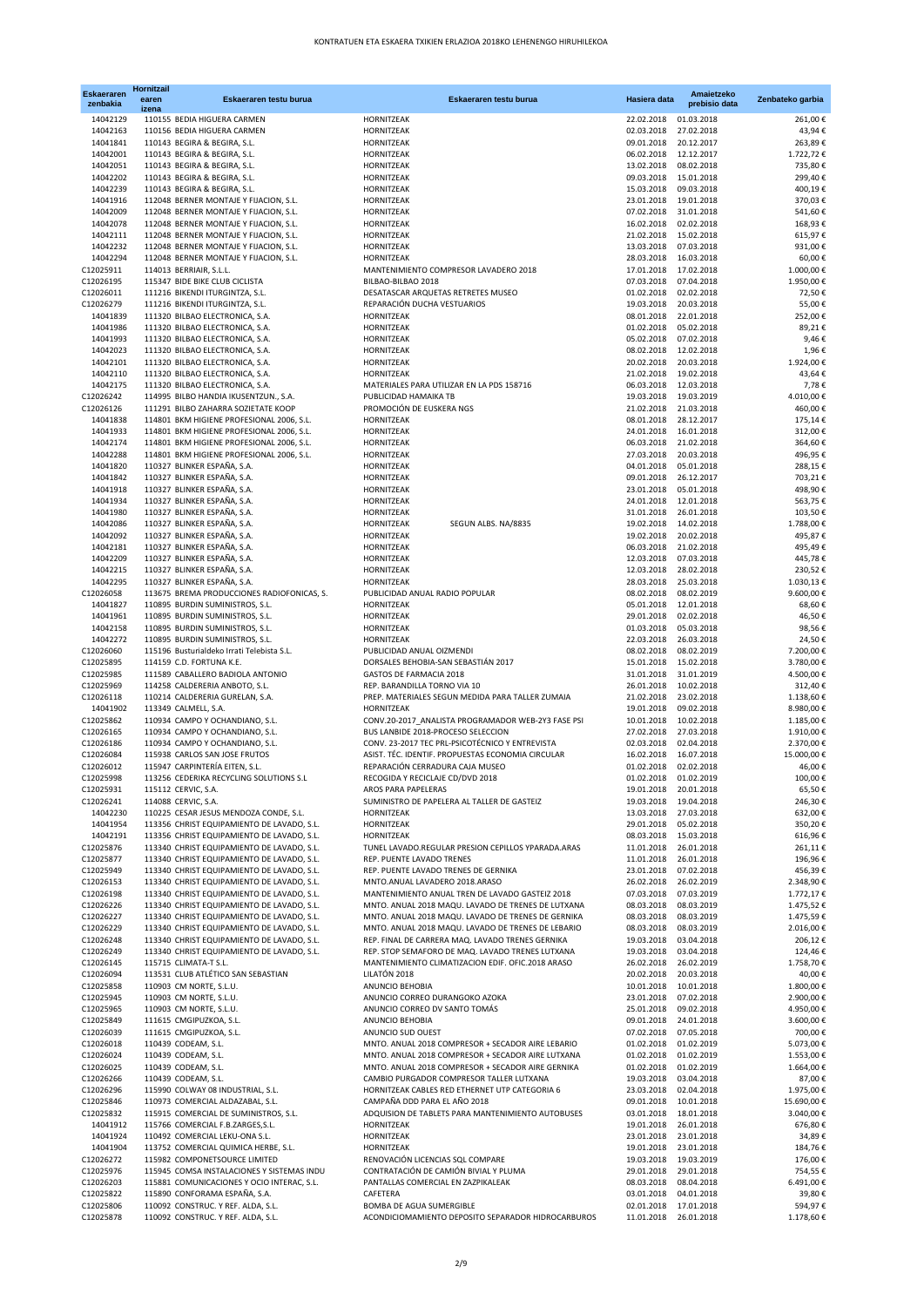| <b>Eskaeraren</b><br>zenbakia | <b>Hornitzail</b><br>earen<br>izena | Eskaeraren testu burua                                                                   | Eskaeraren testu burua                                                                       | Hasiera data             | Amaietzeko<br>prebisio data | Zenbateko garbia         |
|-------------------------------|-------------------------------------|------------------------------------------------------------------------------------------|----------------------------------------------------------------------------------------------|--------------------------|-----------------------------|--------------------------|
| C12025879                     |                                     | 110092 CONSTRUC. Y REF. ALDA, S.L.                                                       | LIMPIEZA DE ARQUETAS Y MONTAJE LAVAOJOS                                                      | 11.01.2018               | 26.01.2018                  | 172,10€                  |
| C12025874                     |                                     | 111120 CONSTRUCCION Y AUX. DE FF.CC., S.A.                                               | IMPUESTO DE GASES FLUORADOS 4º TRIMESTRE 2017                                                | 11.01.2018               | 11.02.2018                  | 559,00 €                 |
| C12026028<br>14042139         |                                     | 111120 CONSTRUCCION Y AUX. DE FF.CC., S.A.<br>110514 CONSTRUCCIONES INDUSTRIALES, S.L.   | EXTRACCIÓN DE IMAGENES 4º TRIMESTRE 2017<br>HORNITZEAK                                       | 02.02.2018<br>26.02.2018 | 02.03.2018<br>23.03.2018    | 734,50 €<br>680,00€      |
| C12025913                     |                                     | 110238 CONTACTOS SOLICON, S.L.                                                           | REPARACION DE CONTACTOS RUPTOR Y DISYUNTOR UT-200                                            | 17.01.2018               | 01.02.2018                  | 2.148,36€                |
| C12026264                     |                                     | 110238 CONTACTOS SOLICON, S.L.                                                           | RECUPERACION CONTACTOS ALTA TENSION                                                          | 19.03.2018               | 03.04.2018                  | 1.466,61€                |
| C12026259                     |                                     | 114866 CONTINENTAL AUTOMOTIVE SPAIN, S.A.                                                | RENOVACIÓN DE LICENCIA SERVICIO TIS WEB (TACÓGRAFO                                           | 19.03.2018               | 19.03.2019                  | 842,00 €                 |
| C12025946                     |                                     | 111194 COPREIN, S.L.                                                                     | AVERIA COMPRESOR GA-18VSD FF API43. ARASO                                                    | 23.01.2018               | 07.02.2018                  | 90,63€                   |
| C12026196<br>C12025800        |                                     | 111194 COPREIN, S.L.<br>114493 COPROHI, S.L.                                             | MANTO. COMPRESORES/SECADOR Y FILTROS 018 T. ARASO<br>COLOCACION CORTINAS ATICO OFICINA AMARA | 07.03.2018<br>02.01.2018 | 07.03.2019<br>03.01.2018    | 3.101,14<br>1.819,00 €   |
| C12026263                     |                                     | 114493 COPROHI, S.L.                                                                     | SILLA PARA TAQUILLA DE AMARA                                                                 | 19.03.2018               | 20.03.2018                  | 142,00 €                 |
| 14042069                      |                                     | 114734 CRESPO MENDIKOTE, J.LUIS                                                          | HORNITZEAK                                                                                   | 16.02.2018               | 23.02.2018                  | 45,84€                   |
| 14042262                      |                                     | 114734 CRESPO MENDIKOTE, J.LUIS                                                          | TECNICO/A OPERACION-DEPOSITO-ARASO                                                           | 22.03.2018               | 27.03.2018                  | 45,84€                   |
| 14041947                      |                                     | 111310 CRISTALERIA GARCIA ARIÑO S.A.                                                     | HORNITZEAK                                                                                   | 26.01.2018               | 30.01.2018                  | 484,44€                  |
| 14042099<br>14042246          |                                     | 111310 CRISTALERIA GARCIA ARIÑO S.A.<br>111310 CRISTALERIA GARCIA ARIÑO S.A.             | HORNITZEAK<br>HORNITZEAK                                                                     | 20.02.2018<br>15.03.2018 | 26.02.2018<br>19.03.2018    | 484.44€<br>484,44€       |
| C12026244                     |                                     | 111311 CRISTALERIA GARCIA ARIÑO S.A.                                                     | HORNITZEAK                                                                                   | 19.03.2018               | 21.03.2018                  | 1.250,00 €               |
| 14041999                      |                                     | 110311 CRONASER, S.L.                                                                    | HORNITZEAK                                                                                   | 06.02.2018               | 01.02.2018                  | 556,32€                  |
| 14042103                      |                                     | 110311 CRONASER, S.L.                                                                    | HORNITZEAK                                                                                   | 20.02.2018               | 23.02.2018                  | 203,52€                  |
| 14042188                      |                                     | 110311 CRONASER, S.L.                                                                    | HORNITZEAK                                                                                   | 07.03.2018               | 07.03.2018                  | 337,08€                  |
| C12026121                     |                                     | 110789 CRUZA MANTENIMIENTO, S.L.                                                         | MANTº PREVENT. CALDERA CALEFACC/ACS COCH. ZYA 2018                                           | 21.02.2018               | 21.02.2019                  | 862,94€                  |
| 14041925<br>14042124          |                                     | 114003 DATACOL HISPANIA - I. FIJ. TECNICA,<br>114003 DATACOL HISPANIA - I. FIJ. TECNICA, | HORNITZEAK<br>HORNITZEAK                                                                     | 23.01.2018<br>22.02.2018 | 15.01.2018<br>21.02.2018    | 283,75 €<br>83,10€       |
| 14042145                      |                                     | 114003 DATACOL HISPANIA - I. FIJ. TECNICA,                                               | HORNITZEAK                                                                                   | 27.02.2018               | 28.02.2018                  | 182,20€                  |
| 14042296                      |                                     | 114003 DATACOL HISPANIA - I. FIJ. TECNICA,                                               | HORNITZEAK                                                                                   | 28.03.2018               | 23.03.2018                  | 105,38€                  |
| C12025799                     |                                     | 115255 DECORACIONES BIKAIN ISASA, S.L.                                                   | ACONDICIONAMIENTO ATICO AMARA PLADUR                                                         | 02.01.2018               | 09.01.2018                  | 1.399,02 €               |
| C12025972                     |                                     | 111325 DEIKA, S.A.                                                                       | SUMINISTRO PANEL SUPLEMENTARIO EXPOSICIÓN ROBLA                                              | 26.01.2018               | 27.01.2018                  | 310.00 €                 |
| C12026055<br>C12026187        |                                     | 111325 DEIKA, S.A.<br>111325 DEIKA, S.A.                                                 | PRESTACION APOYO SERVICIOS GENERALES 2018<br>MATERIAL EXPOSICIÓN 125 ANIVERSARIO ROBLA       | 08.02.2018<br>02.03.2018 | 08.02.2019<br>02.04.2018    | 17.500,00 €<br>425,00 €  |
| C12026271                     |                                     | 111325 DEIKA, S.A.                                                                       | SUMINISTRO PENDRIVES                                                                         | 19.03.2018               | 19.03.2019                  | 809,00€                  |
| C12026280                     |                                     | 111325 DEIKA, S.A.                                                                       | EXPOSICIÓN CONSTRUCCIÓN FC UROLA                                                             | 19.03.2018               | 19.04.2018                  | 2.524,00 €               |
| C12026290                     |                                     | 110692 DELL COMPUTER S.A.                                                                | SUMINISTRO FUENTE DE ALIMENTACIÓN PORTATIL DELL                                              | 21.03.2018               | 21.04.2018                  | 163,77€                  |
| C12026291                     |                                     | 110692 DELL COMPUTER S.A.                                                                | SUMINISTRO BATERIA PORTATIL DELL E7450                                                       | 21.03.2018               | 21.04.2018                  | 108,55€                  |
| 14041963<br>14041938          |                                     | 113123 DENA DISTRIBUCION ELECTRONICA, S.L.<br>110860 DENAROT ROTULOS                     | HORNITZEAK<br><b>HORNITZEAK</b>                                                              | 29.01.2018<br>24.01.2018 | 05.03.2018<br>31.01.2018    | 1.490,24 €<br>77,60 €    |
| 14041941                      |                                     | 110860 DENAROT ROTULOS                                                                   | HORNITZEAK                                                                                   | 25.01.2018               | 01.02.2018                  | 20,70€                   |
| 14041989                      |                                     | 110860 DENAROT ROTULOS                                                                   | HORNITZEAK                                                                                   | 02.02.2018               | 05.02.2018                  | 27,20€                   |
| 14042049                      |                                     | 110860 DENAROT ROTULOS                                                                   | HORNITZEAK                                                                                   | 13.02.2018               | 13.03.2018                  | 22,40 €                  |
| 14042120                      |                                     | 110860 DENAROT ROTULOS                                                                   | HORNITZEAK                                                                                   | 22.02.2018               | 27.02.2018                  | 38,40 €                  |
| 14042240                      |                                     | 110860 DENAROT ROTULOS                                                                   | HORNITZEAK                                                                                   | 15.03.2018               | 28.03.2018                  | 38,40 €                  |
| 14042245<br>14042102          |                                     | 110860 DENAROT ROTULOS<br>110865 DESAIN INGENIERIA MEDIOAMBIENTAL, S                     | HORNITZEAK<br>HORNITZEAK                                                                     | 15.03.2018<br>20.02.2018 | 29.03.2018<br>27.02.2018    | 48,00 €<br>112,50€       |
| C12026119                     |                                     | 110536 DHL EXPRESS BIZKAIA SPAIN, S.L.                                                   | SERVICIO PAQUETERÍA 2018 LEIOA                                                               | 21.02.2018               | 21.02.2019                  | 1.000,00 €               |
| C12026065                     |                                     | 115961 DIGITAL MOBILES S.L.                                                              | PRODUCCIÓN VÍDEO                                                                             | 12.02.2018               | 27.02.2018                  | 400,00€                  |
| 14041903                      |                                     | 115841 DIMARPE S.L.                                                                      | HORNITZEAK                                                                                   | 19.01.2018               | 26.01.2018                  | 543,20€                  |
| C12026093                     |                                     | 112581 DISTRIBUCIONES Y SUMINISTROS ALAVA,                                               | CONTENEDORES RNP EUSKOTREN (1.100 LITROS)                                                    | 20.02.2018               | 20.03.2018                  | 2.185,00 €               |
| 14041914<br>14042061          |                                     | 110649 DISTRIBUIDORA COMERCIAL DEL NORTE,<br>110649 DISTRIBUIDORA COMERCIAL DEL NORTE,   | HORNITZEAK<br>HORNITZEAK                                                                     | 23.01.2018<br>15.02.2018 | 27.01.2018<br>19.02.2018    | 102,15€<br>45,08€        |
| 14042270                      |                                     | 110649 DISTRIBUIDORA COMERCIAL DEL NORTE,                                                | HORNITZEAK                                                                                   | 22.03.2018               | 26.03.2018                  | 84,55 €                  |
| 14041922                      |                                     | 112948 DL. DISTRIBUCIONES LOPETEGI, S.L.                                                 | HORNITZEAK                                                                                   | 23.01.2018               | 03.01.2018                  | 138,00 €                 |
| 14042218                      |                                     | 112948 DL. DISTRIBUCIONES LOPETEGI, S.L.                                                 | HORNITZEAK                                                                                   | 12.03.2018               | 07.03.2018                  | 104,80 €                 |
| 14041830                      |                                     | 110621 DOMINGO AZPIRI, S.A.                                                              | HORNITZEAK                                                                                   | 05.01.2018               | 05.01.2018                  | 212,63€                  |
| 14042068<br>C12026091         |                                     | 110621 DOMINGO AZPIRI, S.A.<br>112480 DONOSTIA ESTRES Y COACHING CENTER,S                | HORNITZEAK<br>ASISTENCIA TECNICA EN RIESGOS PSICOSOCIALES                                    | 15.02.2018<br>16.02.2018 | 22.02.2018<br>16.03.2018    | 70,20 €<br>1.000,00 €    |
| 14041945                      |                                     | 114661 DYSA DISTRIBUCIONES, S.L.                                                         | HORNITZEAK                                                                                   | 25.01.2018               | 29.01.2018                  | 190,80 €                 |
| 14042112                      |                                     | 113263 E. S. BIDE BARRI, S. L.                                                           | HORNITZEAK                                                                                   | 21.02.2018               | 14.02.2018                  | 288,33 €                 |
| C12025803                     |                                     | 114210 EATON INDUSTRIES (Spain), S.L.                                                    | MNTO. ANUAL 2018 SAI OFICINAS                                                                | 02.01.2018               | 02.01.2019                  | 1.600,00 €               |
| C12025865                     |                                     | 114210 EATON INDUSTRIES (Spain), S.L.                                                    | REALIZACION DE ANALISIS DE FUNCIONAMIENTO SAI                                                | 11.01.2018               | 26.01.2018                  | 649,00 €                 |
| C12025957<br>C12026019        |                                     | 114210 EATON INDUSTRIES (Spain), S.L.<br>114210 EATON INDUSTRIES (Spain), S.L.           | MANTENIMIENTO SAIS LUTXNA, LEBARIO, GASTEIZ<br>SUSTITUCION DE BATERIAS A LA SAI OFICINAS     | 24.01.2018<br>01.02.2018 | 24.01.2019<br>16.02.2018    | 3.600,00 €<br>3.811,95 € |
| C12025898                     |                                     | 115253 EBI KOOP. ELK. TXIKIA                                                             | ACONDICIONAMIENTO ATICO AMARA ELECTRICIDAD                                                   | 15.01.2018               | 30.01.2018                  | 3.203,42 €               |
| C12025884                     |                                     | 111666 ECA, ENTIDAD COLAB. DE LA ADMIN., S                                               | OCA ALAMCEN DE PRODUCTOS QUIMICOS GASTEIZ                                                    | 12.01.2018               | 13.01.2018                  | 157,50€                  |
| C12026208                     |                                     | 113886 ECONOCOM SERVICIOS, S.A.                                                          | RENOVACIÓN LICENCIAS COMMVAULT                                                               | 08.03.2018               | 08.03.2019                  | 17.790,18€               |
| C12026316                     |                                     | 112565 EDICIONES FRANCIS LEFEBVRE, S.A.                                                  | MEMENTO PLUS FISCAL Y MEMENTO CONTABL                                                        | 26.03.2018               | 25.04.2018                  | 2.280,29 €               |
| 14041826<br>14041845          |                                     | 110398 EGUIBER SUMINISTROS INDUSTRIALES, S<br>110398 EGUIBER SUMINISTROS INDUSTRIALES, S | HORNITZEAK<br>HORNITZEAK                                                                     | 05.01.2018<br>09.01.2018 | 12.01.2018<br>12.01.2018    | 67,05€<br>$9,11$ €       |
| 14041907                      |                                     | 110398 EGUIBER SUMINISTROS INDUSTRIALES, S                                               | HORNITZEAK                                                                                   | 19.01.2018               | 24.01.2018                  | 131,10€                  |
| 14041910                      |                                     | 110398 EGUIBER SUMINISTROS INDUSTRIALES, S                                               | HORNITZEAK                                                                                   | 19.01.2018               | 26.01.2018                  | 30,87€                   |
| 14041957                      |                                     | 110398 EGUIBER SUMINISTROS INDUSTRIALES, S                                               | HORNITZEAK                                                                                   | 29.01.2018               | 05.02.2018                  | 78,31€                   |
| 14041998                      |                                     | 110398 EGUIBER SUMINISTROS INDUSTRIALES, S                                               | HORNITZEAK                                                                                   | 06.02.2018               | 21.02.2018                  | 10,76€                   |
| 14042043                      |                                     | 110398 EGUIBER SUMINISTROS INDUSTRIALES, S<br>110398 EGUIBER SUMINISTROS INDUSTRIALES. S | HORNITZEAK                                                                                   | 13.02.2018<br>14.02.2018 | 28.02.2018                  | 12,84 €                  |
| 14042055<br>14042156          |                                     | 110398 EGUIBER SUMINISTROS INDUSTRIALES, S                                               | HORNITZEAK<br>HORNITZEAK                                                                     | 01.03.2018               | 01.03.2018<br>08.03.2018    | 121,33 €<br>48,47€       |
| 14042203                      |                                     | 110398 EGUIBER SUMINISTROS INDUSTRIALES, S                                               | HORNITZEAK                                                                                   | 09.03.2018               | 16.03.2018                  | 128,60 €                 |
| 14042276                      |                                     | 110398 EGUIBER SUMINISTROS INDUSTRIALES, S                                               | HORNITZEAK                                                                                   | 23.03.2018               | 28.03.2018                  | 33,58€                   |
| C12026095                     |                                     | 114081 EIZALAR, S.L. IMPERMEABILIZACIONES                                                | ACONDIC. SALA NUEVA UBICAC. COMPRESOR TALLER ZYA                                             | 21.02.2018               | 21.03.2018                  | 960,25€                  |
| C12026109                     |                                     | 114081 EIZALAR, S.L. IMPERMEABILIZACIONES                                                | SUMINISTRO/SUSTITUC. REJILLAS SUELO COCH. ZUMAIA                                             | 21.02.2018               | 21.03.2018                  | 930,00 €                 |
| 14041952<br>14041953          |                                     | 114491 EKINSA EQUIPAMIENTO INSTITUCIONAL,<br>114491 EKINSA EQUIPAMIENTO INSTITUCIONAL,   | HORNITZEAK<br>HORNITZEAK                                                                     | 29.01.2018<br>29.01.2018 | 27.12.2017<br>11.01.2018    | 581,66€<br>84,20€        |
| 14042125                      |                                     | 114491 EKINSA EQUIPAMIENTO INSTITUCIONAL,                                                | HORNITZEAK                                                                                   | 22.02.2018               | 22.01.2018                  | 49,90 €                  |
| 14042153                      |                                     | 114491 EKINSA EQUIPAMIENTO INSTITUCIONAL,                                                | HORNITZEAK                                                                                   | 01.03.2018               | 01.03.2018                  | 997,52€                  |
| C12026237                     |                                     | 113561 ELECTRA VITORIA, S.COOP.                                                          | MANTENIMIENTO ASCENSORES GASTEIZ 2018                                                        | 12.03.2018               | 12.03.2019                  | 4.307,36€                |
| 14041955                      |                                     | 110084 ELECTRICIDAD N. OSES, S.A.                                                        | HORNITZEAK                                                                                   | 29.01.2018               | 14.02.2018                  | 742,76€                  |
| 14041988<br>14042015          |                                     | 110085 ELECTRICIDAD N. OSES, S.A.<br>110084 ELECTRICIDAD N. OSES, S.A.                   | HORNITZEAK<br>HORNITZEAK                                                                     | 01.02.2018<br>08.02.2018 | 06.02.2018<br>13.02.2018    | 254,65 €<br>361,00€      |
| 14042066                      |                                     | 110084 ELECTRICIDAD N. OSES, S.A.                                                        | HORNITZEAK                                                                                   | 15.02.2018               | 22.02.2018                  | 475,00 €                 |
| 14042154                      |                                     | 110084 ELECTRICIDAD N. OSES, S.A.                                                        | HORNITZEAK                                                                                   | 01.03.2018               | 16.03.2018                  | 138,38€                  |
| 14042253                      |                                     | 110085 ELECTRICIDAD N. OSES, S.A.                                                        | HORNITZEAK                                                                                   | 20.03.2018               | 23.03.2018                  | 77,90 €                  |
| 14042267                      |                                     | 110084 ELECTRICIDAD N. OSES, S.A.                                                        | HORNITZEAK                                                                                   | 22.03.2018               | 26.03.2018                  | 35,00 €                  |
| 14041809                      |                                     | 111791 ELECTRO HERPE, S.L.                                                               | HORNITZEAK                                                                                   | 02.01.2018               | 08.01.2018                  | 24,00 €                  |
| 14041994<br>14041850          |                                     | 111791 ELECTRO HERPE, S.L.<br>110222 ELECTRO VIZCAYA, S.A.L.                             | HORNITZEAK<br>HORNITZEAK                                                                     | 05.02.2018<br>09.01.2018 | 13.02.2018<br>09.01.2018    | 69,50€<br>152,49€        |
| 14041852                      |                                     | 110222 ELECTRO VIZCAYA, S.A.L.                                                           | HORNITZEAK                                                                                   | 10.01.2018               | 12.01.2018                  | 38,14 €                  |
| 14042014                      |                                     | 110222 ELECTRO VIZCAYA, S.A.L.                                                           | HORNITZEAK                                                                                   | 08.02.2018               | 14.02.2018                  | 63,99€                   |
| C12025863                     |                                     | 113590 ELECTRODOMESTICOS SERANTES, S.L.                                                  | SUMINISTRO DE EMISORES DE CALOR OFICINA                                                      | 10.01.2018               | 12.01.2018                  | 1.256,16€                |
| C12026284                     |                                     | 115807 ELEKA INGENIARITZA LINGUISTIKOA SL                                                | INSTALACIÓN DEL PROGRAMA WORDFAST (TRADUCCIONES)                                             | 20.03.2018 20.03.2018    |                             | 2.125,00 €               |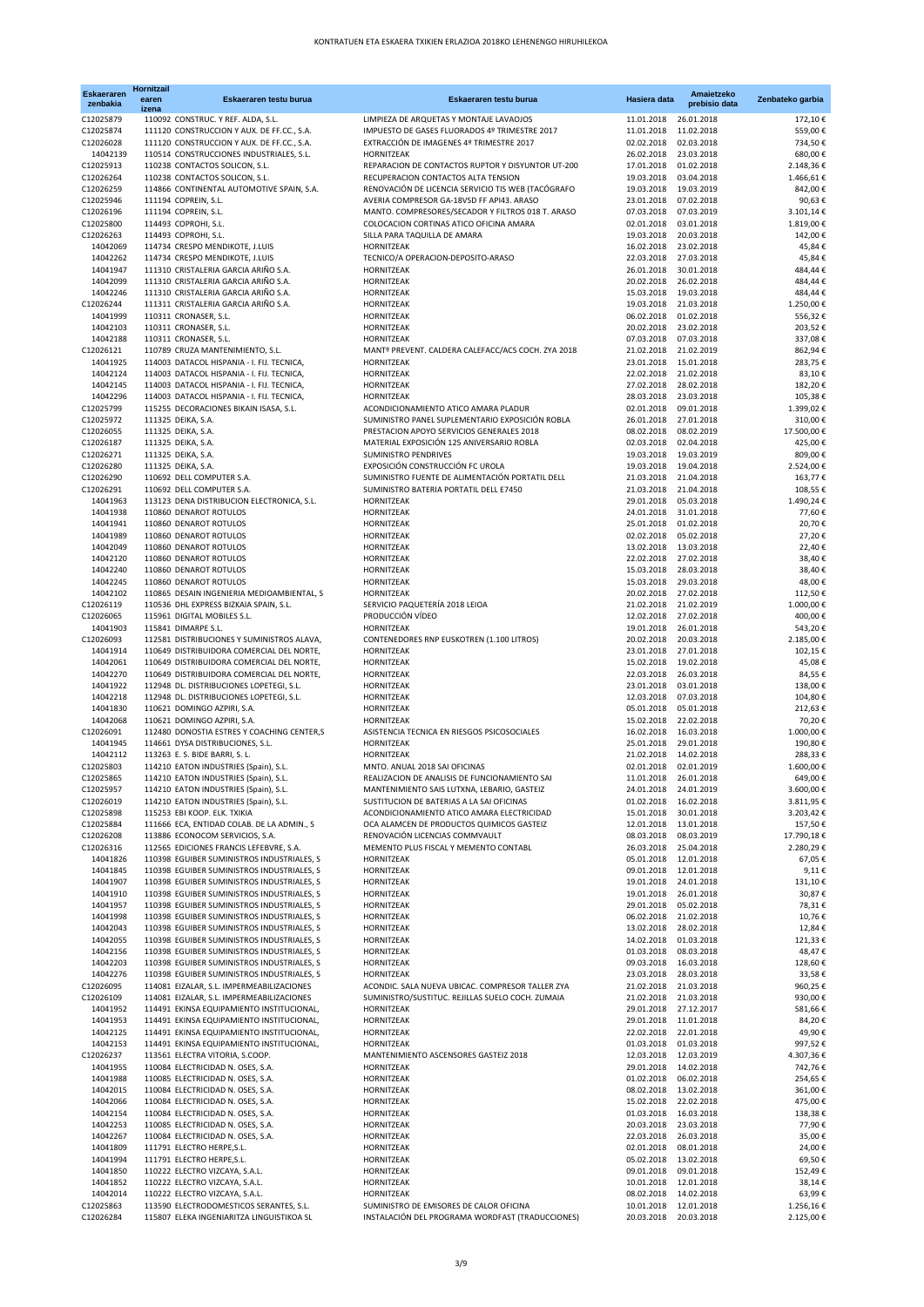| <b>Eskaeraren</b><br>zenbakia | Hornitzail<br>earen<br>izena | Eskaeraren testu burua                                                                  | Eskaeraren testu burua                                                                                 | Hasiera data                        | Amaietzeko<br>prebisio data | Zenbateko garbia        |
|-------------------------------|------------------------------|-----------------------------------------------------------------------------------------|--------------------------------------------------------------------------------------------------------|-------------------------------------|-----------------------------|-------------------------|
| C12025897                     |                              | 115254 ELGA-PLAST, S.L. CARPINTERIA DE PVC                                              | TRABAJOS AMARA CARPINTERIA                                                                             | 15.01.2018                          | 30.01.2018                  | 4.062,75€               |
| 14041895<br>14041888          |                              | 115929 ELPROEX GESTIÓN COORPORATIVA S.L.<br>113483 EMAUS BIDASOA, S.L.U.                | HORNITZEAK<br>HORNITZEAK                                                                               | 17.01.2018<br>16.01.2018            | 31.01.2018<br>23.01.2018    | 2.545,90€<br>71,00€     |
| C12026007                     |                              | 112481 ENEGAS, S. A.                                                                    | MNTO. INSTALACIÓN GAS NATURAL LEIOA PARA 2018                                                          | 01.02.2018                          | 01.02.2019                  | 756,00€                 |
| C12025999                     |                              | 114957 ENRIQUE ALMEIDA PASCUAL                                                          | LAVADO DE VEHICULOS DE EMPRESA 2018                                                                    | 01.02.2018                          | 01.02.2019                  | 500,00€                 |
| 14041960                      |                              | 110617 EPIDOR, S.A.                                                                     | HORNITZEAK                                                                                             | 29.01.2018                          | 02.02.2018                  | 25,40€                  |
| 14042269<br>C12026047         |                              | 110617 EPIDOR, S.A.<br>115695 EREA REFORMAS 2004 S.L.                                   | HORNITZEAK<br>SUMINISTRO Y COLOCACIÓN ESPEJO VESTUARIO FEMENINO                                        | 22.03.2018<br>07.02.2018            | 26.03.2018<br>09.02.2018    | 95,98€<br>105,00€       |
| C12026252                     |                              | 115695 EREA REFORMAS 2004 S.L.                                                          | ECHAR HORMIGÓN PARA ANCLAJE BASES BARRERAS                                                             | 19.03.2018                          | 22.03.2018                  | 810,00€                 |
| C12026092                     |                              | 115949 ERROTETA S.L.                                                                    | <b>TRADUCCIONES 2018</b>                                                                               | 19.02.2018                          | 19.03.2018                  | 15.000,00€              |
| C12025921<br>14042075         |                              | 114295 ESM INSTITUTO DE INV. Y FORM. EN S<br>110672 ESPAÑOLA PROD.QUIMICOS INDUSTRIALES | ERROR HUMANO Y COMUNICACIONES 2018_ECORAIL<br>HORNITZEAK<br>SIGAUS.                                    | 19.01.2018<br>16.02.2018            | 29.01.2018<br>29.01.2018    | 8.000,00€<br>656,26€    |
| C12026148                     |                              | 114520 ESPIRAL MICROSISTEMAS S.L.                                                       | AMPLIACIÓN DE LICENCIAS INVENTARIADO PROACTIVANET                                                      | 26.02.2018                          | 26.12.2018                  | 2.333,33 €              |
| C12026079                     |                              | 115410 ESTUDIO DOBLE BILBAO, S.L.                                                       | ADAPTACIONES FOLLETOS                                                                                  | 15.02.2018                          | 02.03.2018                  | 460,00€                 |
| C12026218<br>C12026267        |                              | 115410 ESTUDIO DOBLE BILBAO, S.L.<br>115410 ESTUDIO DOBLE BILBAO, S.L.                  | IMPRESIÓN DÍTPICOS ACCESIBILIDAD<br>DISEÑO FOLLETO ACCESIBILIDAD                                       | 08.03.2018<br>19.03.2018            | 23.03.2018                  | 240,00€<br>850,00€      |
| C12026278                     |                              | 115410 ESTUDIO DOBLE BILBAO, S.L.                                                       | IMPRESIÓN FOLLETOS EUSKOTREN JASANGARRIA                                                               | 19.03.2018                          | 03.04.2018<br>18.04.2018    | 335,00€                 |
| C12026210                     |                              | 110475 ETRA NORTE, S.A.                                                                 | REPARAR IMPRESORA TÉRMICA CUBE (REPUESTO 2)                                                            | 08.03.2018                          | 09.03.2018                  | 162,97€                 |
| C12026211                     |                              | 110475 ETRA NORTE, S.A.                                                                 | REPARAR IMPRESORA TÉRMICA CUBE (REPUESTO 4)                                                            | 08.03.2018                          | 09.03.2018                  | 162,97€                 |
| C12026070<br>C12025960        |                              | 111619 EUSKAL EDITOREA, S.L.<br>115937 EUSKAL HERRIKO BERTSOZALE ELKARTEA               | BERRIA DEL 01-01-18 AL 10-01-18<br>BERTSOLARI TXAPELKETA 2017                                          | 12.02.2018<br>24.01.2018            | 13.02.2018<br>25.01.2018    | 9,02€<br>4.700,00€      |
| C12026056                     |                              | 111195 EUSKAL PRENSA, S.L.                                                              | PUBLICIDAD ANUAL GARA                                                                                  | 08.02.2018                          | 08.02.2019                  | 11.409,00€              |
| C12026201                     |                              | 113415 EUSKAL TREBIDE SAREA                                                             | LIMPIEZA DE CUARTO DE DESCANSO DE EIBAR                                                                | 07.03.2018                          | 08.03.2018                  | 3.045,60€               |
| 14041829<br>14041872          |                              | 114753 FERRETERIA MIKELDI, S.L.<br>114753 FERRETERIA MIKELDI, S.L.                      | HORNITZEAK<br>HORNITZEAK                                                                               | 05.01.2018<br>11.01.2018            | 05.01.2018<br>15.01.2018    | 53,24€<br>7,40€         |
| 14041942                      |                              | 114753 FERRETERIA MIKELDI, S.L.                                                         | HORNITZEAK                                                                                             | 25.01.2018                          | 01.02.2018                  | 88,42€                  |
| 14041949                      |                              | 114753 FERRETERIA MIKELDI, S.L.                                                         | HORNITZEAK                                                                                             | 29.01.2018                          | 02.02.2018                  | 7,69€                   |
| 14041992                      |                              | 114753 FERRETERIA MIKELDI, S.L.                                                         | HORNITZEAK                                                                                             | 05.02.2018                          | 09.02.2018                  | 13,92€                  |
| 14042133<br>14042152          |                              | 114753 FERRETERIA MIKELDI, S.L.<br>114753 FERRETERIA MIKELDI, S.L.                      | HORNITZEAK<br>HORNITZEAK                                                                               | 23.02.2018<br>01.03.2018            | 28.02.2018<br>06.03.2018    | 0,56€<br>20,95€         |
| C12025890                     |                              | 113438 FLORES DIAZ DE ARGOTE, S.C.                                                      | SUMINISTRO FLORES ARABA 2018                                                                           | 15.01.2018                          | 15.02.2018                  | 500,00€                 |
| C12026174                     |                              | 114741 FOJANSA MANTENIMIENTO, S.L.                                                      | MANTENIMIENTO ACS Y FONTANERIA ARASO 2018                                                              | 28.02.2018                          | 28.02.2019                  | 2.328,00 €              |
| C12025937<br>C12025871        |                              | 113761 FONDO FORMACION EUSKADI<br>110141 FONTANERIA MEZGO, S.L.                         | CURSOS RIESGOS ESPECIFICOS PUESTO TRABAJO<br>MANTº FONTANERIA BAÑO CONDUCT.+TECºS MANTº. ZUMAIA        | 23.01.2018<br>11.01.2018            | 23.01.2019                  | 7.560,00€               |
| C12026003                     |                              | 110141 FONTANERIA MEZGO, S.L.                                                           | MANTENIMIENTO FONTANERIA 2018                                                                          | 01.02.2018                          | 14.01.2018<br>01.02.2019    | 983,23€<br>1.500,00€    |
| C12026072                     |                              | 110141 FONTANERIA MEZGO, S.L.                                                           | REPARACIONES DE FONTANERIA EN TALLER.                                                                  | 12.02.2018                          | 12.03.2018                  | 302,90€                 |
| C12026164                     |                              | 110141 FONTANERIA MEZGO, S.L.                                                           | DESATASCAR ARQUETAS COCHERAS ZUMAIA Y ELGOIBAR                                                         | 27.02.2018                          | 01.03.2018                  | 236,55€                 |
| C12026265<br>14042000         |                              | 110141 FONTANERIA MEZGO, S.L.<br>112670 FUCHS LUBRICANTES S.A.                          | REPARACION DE GOTERAS EN SALA FORMACION LUTXANA<br>HORNITZEAK                                          | 19.03.2018<br>06.02.2018            | 03.04.2018<br>16.02.2018    | 341,37€<br>1.395,00€    |
| C12026207                     |                              | 115070 FUNDACIÓN EDE-EDE FUNDAZIOA                                                      | ASISTENCIA TÉCNICA PLAN DE IGUALDAD                                                                    | 08.03.2018                          | 08.04.2018                  | 16.539,96€              |
| C12025932                     |                              | 110286 FUNDACION FERROCARRILES ESPAÑOLES                                                | 50 VIDEOS VASCO-NAVARRO VENTA MUSEO                                                                    | 23.01.2018                          | 24.01.2018                  | 335,00€                 |
| C12025967<br>C12025993        |                              | 110286 FUNDACION FERROCARRILES ESPAÑOLES<br>110286 FUNDACION FERROCARRILES ESPAÑOLES    | SUSCRIPCION COMBINADA REVISTA VIA LIBRE 2018<br><b>BANNER VÍA LIBRE</b>                                | 26.01.2018<br>01.02.2018            | 26.01.2019<br>01.02.2019    | 40,00€<br>1.440,00€     |
| C12026099                     |                              | 110286 FUNDACION FERROCARRILES ESPAÑOLES                                                | CUOTA ANUAL FFE 2018                                                                                   | 21.02.2018                          | 22.02.2018                  | 10.000,00€              |
| C12025893                     |                              | 112770 FUNDACION MUSEO MAQUINA HERRAMIENTA                                              | MANT TRANSMISIONES Y MAQUINARIA TALLER MUSEO                                                           | 15.01.2018                          | 15.02.2018                  | 9.200,00€               |
| C12026315                     |                              | 112770 FUNDACION MUSEO MAQUINA HERRAMIENTA                                              | NUEVAS CORREAS TALLER MECÁNICO MUSEO                                                                   | 23.03.2018                          | 23.04.2018                  | 2.070,00€               |
| C12026016<br>C12025812        |                              | 115452 FUNDACIONMINOS DE HIERRO PARA LA IN<br>112325 GABRIEL ARESTI EUSKALTEGIA         | ASISTENCIA TECNICA IRS VIA METRICA-4GSTAND UIC<br>PROMOCIÓN DE EUSKERA IVS                             | 01.02.2018<br>02.01.2018            | 02.02.2018<br>02.02.2018    | 17.940,00€<br>225,00€   |
| 14041831                      |                              | 110062 GARAGE MODERNO PABLO IRIZAR, S.L.                                                | HORNITZEAK                                                                                             | 05.01.2018                          | 29.12.2017                  | 61,82€                  |
| C12025792                     |                              | 110063 GARAGE MODERNO PABLO IRIZAR, S.L.                                                | REVISION Y PRECINTADO TACOGRAFO DIGITAL BUS 471                                                        | 02.01.2018                          | 03.01.2018                  | 158,00€                 |
| C12025809<br>C12025837        |                              | 110063 GARAGE MODERNO PABLO IRIZAR, S.L.<br>110063 GARAGE MODERNO PABLO IRIZAR, S.L.    | REPARAC. MECANICA BUSES 486,484 Y 712<br>REPARAC. MECANICA BUSES 712,911 Y 912                         | 02.01.2018<br>09.01.2018            | 16.01.2018<br>09.05.2018    | 2.634,93 €<br>6.437,62€ |
| C12025856                     |                              | 110063 GARAGE MODERNO PABLO IRIZAR, S.L.                                                | CALIBRAR FILTRO PARTICULAS AUTOBUS 912                                                                 | 09.01.2018                          | 10.01.2018                  | 50,50€                  |
| C12025857                     |                              | 110063 GARAGE MODERNO PABLO IRIZAR, S.L.                                                | REVISION Y PRECINTADO TACOGRAFO DIGITAL BUS 483                                                        | 09.01.2018                          | 10.01.2018                  | 158,00€                 |
| C12025867                     |                              | 110063 GARAGE MODERNO PABLO IRIZAR, S.L.                                                | SUSTITUIR INYECTOR Nº 3 DEL AUTOBUS 913<br><b>REPARAR MOTOR BUS 471</b>                                | 11.01.2018                          | 14.01.2018                  | 1.237,88€               |
| C12025868<br>C12026102        |                              | 110063 GARAGE MODERNO PABLO IRIZAR, S.L.<br>110063 GARAGE MODERNO PABLO IRIZAR, S.L.    | CAMBIAR ROTULAS TRAPECIO SUP. E INFERIORES BUS 912                                                     | 11.01.2018<br>21.02.2018            | 18.01.2018<br>24.02.2018    | 7.485,99€<br>2.054,68€  |
| C12026113                     |                              | 110063 GARAGE MODERNO PABLO IRIZAR, S.L.                                                | REV. PERIODICA (BIANUAL) TACOGRAFO DIGITAL BUS 828                                                     | 21.02.2018                          | 22.02.2018                  | 158,00€                 |
| C12026115                     |                              | 110063 GARAGE MODERNO PABLO IRIZAR, S.L.                                                | REPARAR BUJE DE N/PROPIEDAD DEL AUTOB. 712                                                             | 21.02.2018 23.02.2018               |                             | 426,18€                 |
| C12026159<br>C12026160        |                              | 110063 GARAGE MODERNO PABLO IRIZAR, S.L.<br>110063 GARAGE MODERNO PABLO IRIZAR, S.L.    | REVIS/REPARAR SISTEMA SUSPENSION BUS 679<br>REVISAR LUCES+OTROS TRABAJOS EN GARANTIA BUS 713           | 27.02.2018<br>27.02.2018            | 28.02.2018<br>28.02.2018    | 292,84€<br>76,40€       |
| C12026161                     |                              | 110063 GARAGE MODERNO PABLO IRIZAR, S.L.                                                | REVIS/PRECINT. TACOGRAFO DIGITAL BUS 827 (BIANUAL)                                                     | 27.02.2018                          | 28.02.2018                  | 138,00€                 |
| C12026178                     |                              | 110063 GARAGE MODERNO PABLO IRIZAR, S.L.                                                | REVIS/PRECINT. TACOGRAFO DIGITAL BUS 487 (BIANUAL)                                                     | 28.02.2018                          | 01.03.2018                  | 158,00€                 |
| C12026254                     |                              | 110063 GARAGE MODERNO PABLO IRIZAR, S.L.                                                | REALIZAR REGENERACION GASES ESCAPE BUS 712<br>SUMINI. Y COLOCACION CORTINAS.SALA JAIZKIBEL.ARASO       | 19.03.2018                          | 20.03.2018                  | 104,00€                 |
| C12026144<br>14041873         |                              | 114785 GARGOI, S.A.<br>115389 GAS-GOI BIZKAIA S.L.U.                                    | HORNITZEAK                                                                                             | 26.02.2018<br>11.01.2018            | 13.03.2018<br>29.12.2017    | 190,00€<br>691,70€      |
| 14042020                      |                              | 115389 GAS-GOI BIZKAIA S.L.U.                                                           | HORNITZEAK                                                                                             | 08.02.2018                          | 15.01.2018                  | 258,00€                 |
| 14042028                      |                              | 115389 GAS-GOI BIZKAIA S.L.U.                                                           | HORNITZEAK                                                                                             | 09.02.2018                          | 31.01.2018                  | 256,80€                 |
| 14042233<br>C12025901         |                              | 115389 GAS-GOI BIZKAIA S.L.U.<br>115928 GAS-GOI BIZKAIA S.L.U.                          | HORNITZEAK<br>COLOCACIÓN ARMARIO MURAL EN TALLER DE LEIOA                                              | 13.03.2018<br>15.01.2018            | 28.02.2018<br>22.01.2018    | 363,30€<br>4.160,22€    |
| C12026071                     |                              | 115217 GERMAN ALBERDI JUARISTI                                                          | TRANSPORTE VAGONETA BILBAO-AZPEITIA                                                                    | 12.02.2018                          | 13.02.2018                  | 235,00€                 |
| C12025864                     |                              | 114795 GESOR, Gest. y Org. Empresas, S.L.                                               | ASISTENCIA TÉCNICA EN GESTIÓN ENERGÉTICA (ENE-MAR)                                                     | 11.01.2018                          | 11.04.2018                  | 4.485,48€               |
| C12025920<br>C12026106        |                              | 115939 GESTAFLOTA S.L.<br>111485 GESTORIA ETXEANDIA, S.L.                               | FORMACIÓN TACOGRAFO INSPECTORES Y GESTION<br>HONORARIOS GESTIONES AUTOBUSES                            | 19.01.2018<br>21.02.2018            | 29.01.2018<br>22.02.2018    | 2.712,00€<br>7.500,00€  |
| C12026230                     |                              | 110938 GLOBAL FACTORY S.L.                                                              | MANTENIMIENTO LOPD Y ASESORÍA                                                                          | 08.03.2018                          | 08.03.2019                  | 12.750,00€              |
| C12025828                     |                              | 113319 GOMEZ-ACEBO & POMBO ABOGADOS, S.L.P                                              | SERVICIOS PROFESIONALES                                                                                | 03.01.2018                          | 04.01.2018                  | 14.000,00€              |
| C12026297                     |                              | 111705 GONZALEZ BELMONTE JUAN JOSE                                                      | HONORARIOS PROFESIONALES PROCURADOR GONZÁLEZ B.                                                        | 23.03.2018                          | 24.03.2018                  | 800,00€                 |
| C12026185<br>C12026104        |                              | 113697 GONZALEZ FERNANDEZ-CORUGEDO Mª LUIS<br>114381 GOÑI MORATINOS, JORGE              | LIBRO FILOBUS IN UE E IN SVIZZERA BIBLIOTECA MUSEO<br>MANTº EQUIPOS AUTOLIQUIDAC. CR6530 ZYA/ELG.2.018 | 01.03.2018<br>21.02.2018            | 02.03.2018<br>21.02.2019    | 46,15€<br>1.564,00€     |
| 14041884                      |                              | 110795 GRAFICAS UNCILLA, S.A.                                                           | HORNITZEAK                                                                                             | 12.01.2018                          | 26.01.2018                  | 595,00€                 |
| 14042222                      |                              | 110795 GRAFICAS UNCILLA, S.A.                                                           | HORNITZEAK                                                                                             | 12.03.2018                          | 12.03.2018                  | 175,00€                 |
| 14042254<br>C12025914         |                              | 110795 GRAFICAS UNCILLA, S.A.<br>110064 GRUAS GARRO, S. L.                              | HORNITZEAK<br>REMOLCAR BUS 913 DE COCH. ZYA A G MODERNO (AVERIA)                                       | 20.03.2018<br>17.01.2018            | 27.02.2018<br>18.01.2018    | 150,00€<br>1.012,50€    |
| C12026260                     |                              | 110064 GRUAS GARRO, S. L.                                                               | REMOLCAR BUS 913 DE ZUMAIA A G. MODERNO POR AVERIA                                                     | 19.03.2018                          | 20.03.2018                  | 900,00€                 |
| C12026238                     |                              | 110996 GRUAS Y TRANSPORTES IBARRONDO, S.A.                                              | CONTRATACIÓN DE 12 TRANSPORTES 2018                                                                    | 14.03.2018                          | 14.03.2019                  | 2.112,00€               |
| C12025794                     |                              | 112643 GRUAS Y TTES. MOVILES DEL NORTE, S.                                              | DESMONTAR TAPAS FOSA Y DEPOSITOS SEPARADORES                                                           | 02.01.2018                          | 17.01.2018                  | 680,49€                 |
| C12026085<br>C12026001        |                              | 110454 GRUAUTO ASISTENCIA, S.L.<br>111555 HEGOAK, S. L.                                 | RECOGER MICROBUS EN USANSOLO Y LLEVARLO A LEIOA<br>SERVICIO MENSAJERIA URBANA 2018                     | 16.02.2018<br>01.02.2018            | 17.02.2018<br>01.02.2019    | 528,92€<br>2.000,00€    |
| 14041966                      |                              | 115542 HIDRAL GOBEL S.L.                                                                | HORNITZEAK                                                                                             | 30.01.2018                          | 29.01.2018                  | 1.319,50€               |
| 14041885                      |                              | 112036 HIERROS BAM, S.L.                                                                | HORNITZEAK                                                                                             | 15.01.2018                          | 15.01.2018                  | 80,85€                  |
| 14041929<br>14041939          |                              | 112036 HIERROS BAM, S.L.<br>112036 HIERROS BAM, S.L.                                    | HORNITZEAK<br>HORNITZEAK                                                                               | 24.01.2018<br>24.01.2018            | 31.01.2018<br>30.01.2018    | 7,83€<br>8,82€          |
| C12026299                     |                              | 115609 HSI TECHNOLOGIES EUSKADI, S.L.                                                   | ADQUISICIÓN LICENCIAS WIN10 IOT (MEATS NG)                                                             | 23.03.2018                          | 23.03.2019                  | 2.550,00€               |
| C12025918                     |                              | 115930 HUMAN MANAGEMENT ASV 3000 SL                                                     | CURSO DESTREZAS PARA LA ENTREVISTA                                                                     | 18.01.2018                          | 18.02.2018                  | 3.337,50€               |
| 14042097<br>14042117          |                              | 113270 IBARGOYEN SUMINISTROS CARROCEROS<br>113270 IBARGOYEN SUMINISTROS CARROCEROS      | HORNITZEAK<br>HORNITZEAK                                                                               | 20.02.2018<br>22.02.2018 22.02.2018 | 26.02.2018                  | 124,88€<br>17,07€       |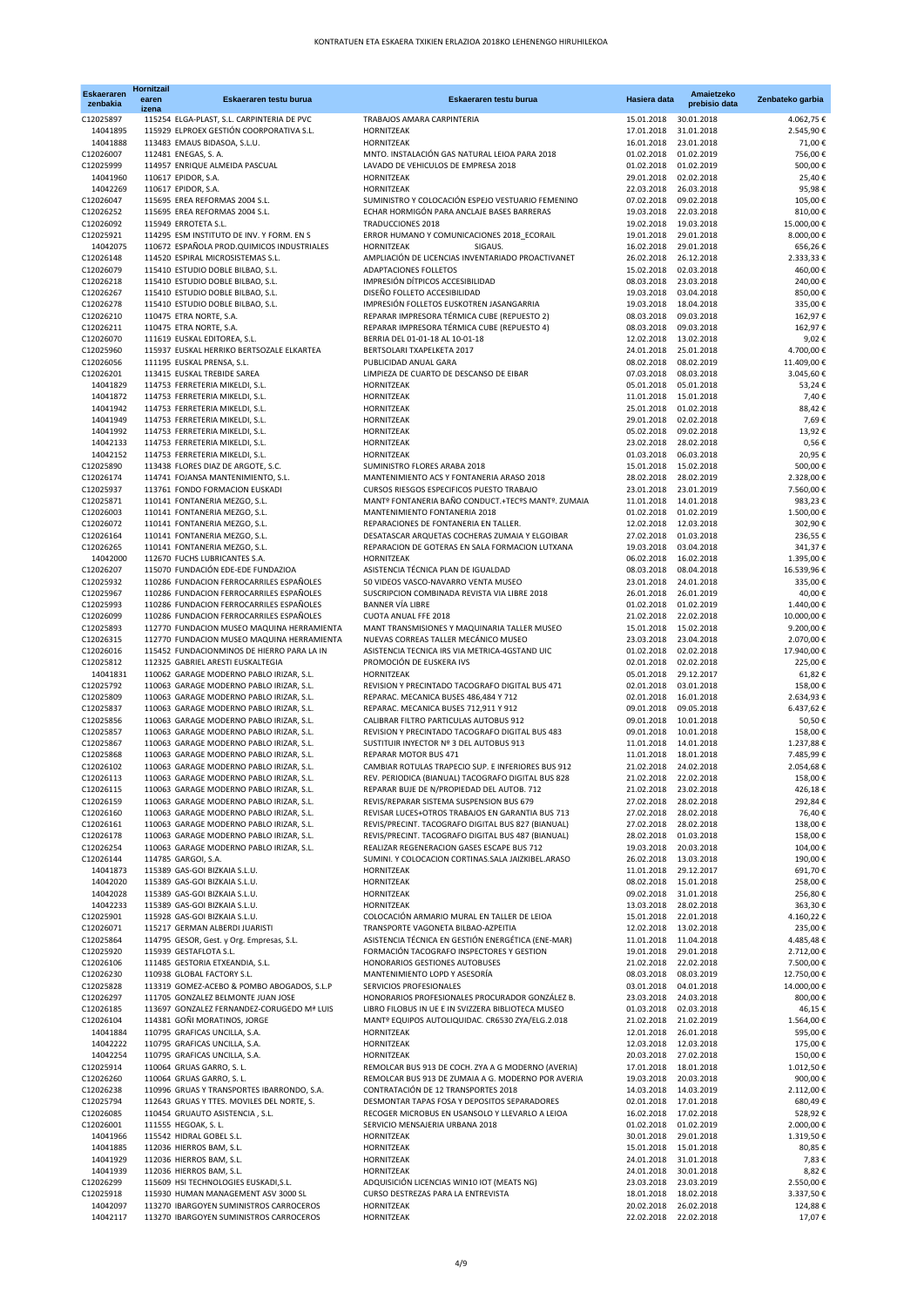| <b>Eskaeraren</b><br>zenbakia | Hornitzail<br>earen<br>izena | Eskaeraren testu burua                                                                   | Eskaeraren testu burua                                                                               | Hasiera data             | Amaietzeko<br>prebisio data | Zenbateko garbia       |
|-------------------------------|------------------------------|------------------------------------------------------------------------------------------|------------------------------------------------------------------------------------------------------|--------------------------|-----------------------------|------------------------|
| 14042258                      |                              | 113270 IBARGOYEN SUMINISTROS CARROCEROS                                                  | HORNITZEAK                                                                                           | 21.03.2018               | 26.03.2018                  | 69,00€                 |
| C12026301                     |                              | 112743 IBERMATICA, S.A.                                                                  | LICENCIAS SQL SERVER 2016                                                                            | 23.03.2018               | 23.03.2019                  | 3.250,00€              |
| 14041810<br>C12026017         |                              | 112686 ICER RAIL, S.L.<br>112631 IDASA SISTEMAS, S.L                                     | HORNITZEAK<br>MANTENIMIENTO ANUAL APLICACIÓN ROSMIMAN (2018)                                         | 03.01.2018<br>01.02.2018 | 02.02.2018<br>01.03.2018    | 1.756,80€<br>6.800,00€ |
| 14041906                      |                              | 115158 IFAM SEGURIDAD S.L.U.                                                             | HORNITZEAK                                                                                           | 19.01.2018               | 26.01.2018                  | 51,40€                 |
| C12025841                     |                              | 115328 IKUSI, S.L.U.                                                                     | MODIFICACIÓN TEXTO ROTANTE TRANVÍA VITORIA                                                           | 09.01.2018               | 09.02.2018                  | 1.562,50€              |
| C12026125<br>C12026051        |                              | 115328 IKUSI, S.L.U.<br>115153 IMAGEN DISEÑO & ROTULACIÓN, S. COOP                       | SERVICIO PASARELA DE PAGOS ENERO 2018<br>ROTULAR CRISTALERAS VESTUARIOS Y OFICINA LEIOA              | 21.02.2018<br>07.02.2018 | 21.03.2018<br>09.02.2018    | 681,40€<br>412,20€     |
| C12025850                     |                              | 115344 IMPRENTA TXEMISA, S.L.                                                            | CARTELES TIPOS DE BILLETE                                                                            | 09.01.2018               | 24.01.2018                  | 517,00€                |
| C12025934                     |                              | 115344 IMPRENTA TXEMISA, S.L.                                                            | CARTELES TARIFA GENERAL 2018                                                                         | 23.01.2018               | 24.01.2018                  | 198,00€                |
| C12026213<br>C12026268        |                              | 115344 IMPRENTA TXEMISA, S.L.<br>115344 IMPRENTA TXEMISA, S.L.                           | IMPRESIÓN HORARIOS USANSOLO<br><b>IMPRESIÓN CARTELES TARIFAS</b>                                     | 08.03.2018<br>19.03.2018 | 23.03.2018<br>03.04.2018    | 275,00€<br>198,00€     |
| C12026156                     |                              | 115211 INDARLAN OBRAS Y EVENTOS, S.L.L.                                                  | ALQUILER 2018 MODULO SANITARIO PARA LUTXANA                                                          | 27.02.2018               | 27.02.2019                  | 660,00€                |
| C12025827                     |                              | 111898 INDRA SISTEMAS, S.A.                                                              | MANTº EQUIPOS TICKETING, SAE, VIDEOVIG. ENE/FEB.2018                                                 | 03.01.2018               | 03.03.2018                  | 14.471,30€             |
| 14041959                      |                              | 110494 INDUSTRIAS METALA, S.L.                                                           | HORNITZEAK                                                                                           | 29.01.2018               | 02.02.2018                  | 223,25€                |
| C12026276<br>C12026046        |                              | 114299 INGETEAM POWER TECHNOLOGY, S.A.<br>112526 INST.FORM.PRACT.RIES.LABORALS, S.L.     | REP. VIDEOGRABADORES IP DE LOCOMOTORAS TD2000<br>EXTINCION INCENDIOS Y PRIMEROS AUXILIOS 2018        | 19.03.2018<br>07.02.2018 | 03.04.2018<br>07.04.2018    | 2.106,93€<br>1.710,00€ |
| C12025962                     |                              | 115366 INSTALACIONES ELECTRICAS ASUA ONDIZ                                               | COLOCAR RADIADORES CALEF. Y LUMINARIAS USANSOLO                                                      | 24.01.2018               | 28.01.2018                  | 2.721,89€              |
| C12026063                     |                              | 115680 INSTALACIONES ELECTRICAS ASUA ONDIZ                                               | INSTALACIÓN FOCOS LED COCHERAS DE LEIOA                                                              | 12.02.2018               | 16.02.2018                  | 9.379,80€              |
| C12026274<br>C12025784        |                              | 115366 INSTALACIONES ELECTRICAS ASUA ONDIZ<br>110522 INSTALACIONES ELECTRICAS ERANDIO, S | REALIZAR INSTALACIÓN ELÉCTRICA BARRERAS ENTRADA<br>REPARACION ALUMBRADO EMERGENCIA TALLER ATXURI     | 19.03.2018<br>02.01.2018 | 20.03.2018<br>05.01.2018    | 651,75€<br>3.050,93€   |
| 14042220                      |                              | 115208 INSTALACIONES ELECTROMEC. BILAUTO,                                                | HORNITZEAK                                                                                           | 12.03.2018               | 20.02.2018                  | 88,92€                 |
| C12025785                     |                              | 110303 INSTALACIONES ELECTROMEC. BILAUTO,                                                | EFECTUAR REPARACIÓN PROVISIONAL SURTIDOR LEIOA                                                       | 02.01.2018               | 05.01.2018                  | 1.073,85€              |
| C12026151                     |                              | 110303 INSTALACIONES ELECTROMEC. BILAUTO,                                                | REVISAR Y AJUSTAR DEPURADORA Y BOMBA DOSIFICADORA                                                    | 26.02.2018               | 27.02.2018                  | 365,60€                |
| C12026155<br>C12026251        |                              | 110303 INSTALACIONES ELECTROMEC. BILAUTO,<br>110303 INSTALACIONES ELECTROMEC. BILAUTO,   | REPARAR SOPORTE SENSOR CEPILLO MÁQUINA LAVAR BUSES<br>REPARAR PUESTA EN MARCHA SURTIDOR GRAN CAUDAL  | 26.02.2018<br>19.03.2018 | 27.02.2018<br>20.03.2018    | 273,70€<br>54,00€      |
| C12026014                     |                              | 114845 INTERCLYM, S.A.                                                                   | REP. FREGADORA-BARREDORA GRANDE DE PLANTA LEBARIO                                                    | 01.02.2018               | 16.02.2018                  | 718,69€                |
| C12025793                     |                              | 115727 INTERTEK IBERICA SPAIN S.L.U.                                                     | REALIZAR ANALISIS DE DOS MUESTRAS DE BIODIESEL                                                       | 02.01.2018               | 12.01.2018                  | 590,00€                |
| C12026032<br>C12026107        |                              | 115727 INTERTEK IBERICA SPAIN S.L.U.<br>115120 IÑAKI BUITRÓN PÉREZ DE SAN ROMAN          | TOMA MUESTRAS Y ANÁLISIS GASÓLEO A LEIOA<br>UNE-EN 13816 Y 93200 TG, TB, TC, L3 Y FUNICULAR          | 06.02.2018<br>21.02.2018 | 06.02.2019<br>21.08.2018    | 1.098,00€<br>2.075,00€ |
| C12026124                     |                              | 115120 IÑAKI BUITRÓN PÉREZ DE SAN ROMAN                                                  | AUDITORIA INTERNA ISO 9001-2015 DE 16 CENTROS                                                        | 21.02.2018               | 21.08.2018                  | 2.075,00€              |
| C12026059                     |                              | 110918 IRRATIBIDE, S.A.                                                                  | PUBLICIDAD ANUAL BIZKAIA IRRATIA                                                                     | 08.02.2018               | 08.02.2019                  | 9.168,80€              |
| C12025791                     |                              | 115021 IRU PUERTAS Y AUTOMATISMOS                                                        | REP. PORTON ZONA LAVADERO COCH. ELGOIBAR                                                             | 02.01.2018               | 03.01.2018                  | 110,00€                |
| C12025853<br>C12025854        |                              | 115021 IRU PUERTAS Y AUTOMATISMOS<br>115021 IRU PUERTAS Y AUTOMATISMOS                   | ALINEAR CADENA TRANSMIS. PORTON COCH. ELGOIBAR<br>CONTRAPESAR PORTON PLELEVA ZONA LAVADERO COCH. ELG | 09.01.2018<br>09.01.2018 | 10.01.2018<br>24.01.2018    | 90,00€<br>175,00€      |
| C12026021                     |                              | 115022 IRU PUERTAS Y AUTOMATISMOS                                                        | BARRERAS ACCESO VEHICULOS TALLER LEIOA                                                               | 01.02.2018               | 01.03.2018                  | 11.650,00€             |
| C12026052                     |                              | 115021 IRU PUERTAS Y AUTOMATISMOS                                                        | REPARAR PUERTA CORREDERA INSTALACIONES LEIOA                                                         | 07.02.2018               | 09.02.2018                  | 170,00€                |
| C12026111                     |                              | 115021 IRU PUERTAS Y AUTOMATISMOS                                                        | REPARAR PORTON ZONA LAVADERO COCHERAS ELGOIBAR<br>HORNITZEAK                                         | 21.02.2018               | 22.02.2018                  | 90,00€                 |
| 14042149<br>C12025886         |                              | 114852 ISTOBAL ESPAÑA SLU<br>114853 ISTOBAL ESPAÑA SLU                                   | REPARAR MAQUINA LAVADORA AUTOBUSES DE LEBARIO                                                        | 01.03.2018<br>12.01.2018 | 08.03.2018<br>13.01.2018    | 109,11€<br>265,95€     |
| C12025996                     |                              | 114853 ISTOBAL ESPAÑA SLU                                                                | CALIBRACION RDOX.TUNEL LAVADO.T.ARASO                                                                | 01.02.2018               | 16.02.2018                  | 108,54€                |
| C12026026                     |                              | 114853 ISTOBAL ESPAÑA SLU                                                                | MNTO. ANUAL 2018 PUENTE LAVADO AUTOBUSES LEBARIO                                                     | 01.02.2018               | 01.02.2019                  | 1.812,00€              |
| C12026030<br>C12026100        |                              | 114853 ISTOBAL ESPAÑA SLU<br>115417 ITA ASUA, S.L. (ESTACION ITV BERGAR                  | MANTENIMIENTO TUNEL DE LAVADO 2018<br>REVIS. ITV AUTOB. GIPUZKOA 2018                                | 05.02.2018<br>21.02.2018 | 05.03.2018<br>21.02.2019    | 2.200,00€<br>6.000,00€ |
| 14042021                      |                              | 115041 JAVIER GONZALEZ MARTIN SANTOOLS                                                   | HORNITZEAK                                                                                           | 08.02.2018               | 15.01.2018                  | 393,65€                |
| 14042182                      |                              | 115041 JAVIER GONZALEZ MARTIN SANTOOLS                                                   | HORNITZEAK                                                                                           | 06.03.2018               | 20.02.2018                  | 345,78€                |
| 14042186<br>14042285          |                              | 115041 JAVIER GONZALEZ MARTIN SANTOOLS                                                   | HORNITZEAK<br>HORNITZEAK                                                                             | 07.03.2018<br>27.03.2018 | 05.02.2018                  | 334,26€                |
| C12025829                     |                              | 115041 JAVIER GONZALEZ MARTIN SANTOOLS<br>114006 JESUS DIEZ S.A.                         | REPARAR CAJA CAMBIOS AUTOMATICA AUTOBUS 679                                                          | 03.01.2018               | 05.03.2018<br>24.01.2018    | 304,61€<br>14.500,00€  |
| C12026162                     |                              | 114006 JESUS DIEZ S.A.                                                                   | REPARAR CAJA CAMBIOS SENSOR Y CABLEADO                                                               | 27.02.2018               | 28.02.2018                  | 1.053,14€              |
| 14041843                      |                              | 114005 JESUS DIEZ S.A.                                                                   | HORNITZEAK                                                                                           | 09.01.2018               | 27.12.2017                  | 737,48€                |
| 14042179<br>14042214          |                              | 114005 JESUS DIEZ S.A.<br>114005 JESUS DIEZ S.A.                                         | HORNITZEAK<br>HORNITZEAK                                                                             | 06.03.2018<br>12.03.2018 | 14.02.2018<br>08.03.2018    | 134,35€<br>41,08€      |
| C12026194                     |                              | 115975 JOHN SHORTER                                                                      | TRADUCCIONES DE INGLÉS                                                                               | 05.03.2018               | 05.04.2018                  | 213,84€                |
| C12026216                     |                              | 115980 JON OLAZABAL PAGNON                                                               | TRADUCCIONES DE FRANCÉS                                                                              | 08.03.2018               | 08.04.2018                  | 203,28€                |
| C12025997<br>C12025933        |                              | 115100 JOSE ANGEL GARCIA IRAGORRI<br>115232 JOSE MORGADO NISA                            | TINTORERIA LAVANDERIA 2018<br>DETECCIÓN Y MANEJO DE PERSONAS CON DEMENCIA                            | 01.02.2018<br>23.01.2018 | 01.02.2019<br>02.02.2018    | 150,00€<br>570,00€     |
| C12025984                     |                              | 115232 JOSE MORGADO NISA                                                                 | ATENCION AL CLIENTE/GESTION EMOCIONAL 2018                                                           | 31.01.2018               | 10.02.2018                  | 7.267,50€              |
| 14041874                      |                              | 113376 JUAN JOSE MONTEJO, S.L.                                                           | HORNITZEAK                                                                                           | 12.01.2018 12.01.2018    |                             | 211,35€                |
| 14041889                      |                              | 113376 JUAN JOSE MONTEJO, S.L.<br>113376 JUAN JOSE MONTEJO, S.L.                         | HORNITZEAK<br>HORNITZEAK                                                                             | 16.01.2018               | 19.01.2018<br>07.03.2018    | 72,35€                 |
| 14042219<br>C12025783         |                              | 113377 JUAN JOSE MONTEJO, S.L.                                                           | MANDOS Y LLAVES PERSONAL DE OPERACIONES                                                              | 12.03.2018<br>02.01.2018 | 03.01.2018                  | 369,04€<br>1.245,88€   |
| C12026049                     |                              | 113377 JUAN JOSE MONTEJO, S.L.                                                           | MANTENIMIENTO CERRAJERIA 2018                                                                        | 07.02.2018               | 07.02.2019                  | 1.200,00€              |
| C12026064                     |                              | 113377 JUAN JOSE MONTEJO, S.L.                                                           | CERRADURA LANDAVERDE                                                                                 | 12.02.2018               | 13.02.2018                  | 127,20€                |
| C12026175<br>C12026308        |                              | 113377 JUAN JOSE MONTEJO, S.L.<br>113377 JUAN JOSE MONTEJO, S.L.                         | LLAVES AMARA MONTEJO<br>REV. Y REP. PUERTAS PEATONALES EDIFICIO INDUSTRIAL                           | 28.02.2018<br>23.03.2018 | 01.03.2018<br>07.04.2018    | 85,55€<br>265,69€      |
| C12025910                     |                              | 112158 JUAN MATEO ZABALA EUSKALTEGIA                                                     | PROMOCIÓN DE EUSKERA OHA                                                                             | 17.01.2018               | 17.02.2018                  | 630,00€                |
| C12025935                     |                              | 112158 JUAN MATEO ZABALA EUSKALTEGIA                                                     | PROMOCIÓN DE EUSKERA IOG                                                                             | 23.01.2018               | 23.02.2018                  | 630,00€                |
| 14042071<br>14042140          |                              | 112727 JUAN RAMON SAUBER, S.L.<br>112727 JUAN RAMON SAUBER, S.L.                         | HORNITZEAK<br>HORNITZEAK                                                                             | 16.02.2018<br>27.02.2018 | 19.02.2018<br>02.03.2018    | 85,42€<br>85,42€       |
| 14041840                      |                              | 110000 JUNIOR DERQUI, S.L.                                                               | HORNITZEAK                                                                                           | 08.01.2018               | 15.01.2018                  | 263,18€                |
| 14041956                      |                              | 110088 JUNTAS BESMA, S.A.                                                                | HORNITZEAK                                                                                           | 29.01.2018               | 02.02.2018                  | 14,40€                 |
| C12026040                     |                              | 113520 KAEMONE EUROPE S.L.                                                               | PUBLICIDAD ANUAL KMON                                                                                | 07.02.2018               | 07.02.2019                  | 2.000,00€              |
| C12026096<br>C12026098        |                              | 112126 KAISER + KRAFT, S.A. UNIPERSONAL<br>114371 KAMIRUAGA PORRES, S.C.                 | ARMARIO CLASIFICADOR RESIDUOS PELIGROSOS<br>REVISAR EMBRAGUE Y DIRECCIÓN, CAMBIAR PASTILLAS,         | 21.02.2018<br>21.02.2018 | 21.03.2018<br>28.02.2018    | 409,00€<br>550,17€     |
| C12026041                     |                              | 114282 KARMA SYNDICATE S.L.                                                              | PUBLICIDAD ANUAL KARMA                                                                               | 07.02.2018               | 07.02.2019                  | 3.000,00 €             |
| 14041816                      |                              | 115067 KENCI, S.L.U.                                                                     | HORNITZEAK                                                                                           | 03.01.2018               | 08.01.2018                  | 501,40€                |
| 14042266                      |                              | 115067 KENCI, S.L.U.                                                                     | HORNITZEAK                                                                                           | 22.03.2018               | 16.05.2018                  | 501,40€                |
| 14041911<br>C12025968         |                              | 110436 KEYTRON ELECTRONICA, S.A.<br>110437 KEYTRON ELECTRONICA, S.A.                     | HORNITZEAK<br>REPARACIÓN TALKIE TETRA 48518                                                          | 19.01.2018<br>26.01.2018 | 26.01.2018<br>28.01.2018    | 352,60€<br>275,00€     |
| C12025977                     |                              | 110437 KEYTRON ELECTRONICA, S.A.                                                         | TALKIES PMR PARA MUSEO                                                                               | 31.01.2018               | 05.02.2018                  | 255,00€                |
| C12026067                     |                              | 110437 KEYTRON ELECTRONICA, S.A.                                                         | REP. DE UNA EMISORA DEL FUNICULAR                                                                    | 12.02.2018               | 27.02.2018                  | 102,00€                |
| C12026179<br>C12025831        |                              | 110438 KEYTRON ELECTRONICA, S.A.<br>113273 KILIKOLOR, S.L.                               | TALKIES TETRA PARA EXPLOTACIÓN<br>DIGITALIZACIÓN PLANOS                                              | 28.02.2018<br>03.01.2018 | 28.03.2018<br>04.01.2018    | 17.578,40€<br>6,49€    |
| C12026009                     |                              | 113273 KILIKOLOR, S.L.                                                                   | MATERIAL DE OFICINA                                                                                  | 01.02.2018               | 02.02.2018                  | 18,19€                 |
| C12026042                     |                              | 113273 KILIKOLOR, S.L.                                                                   | DIGITALIZACIÓN ÁLBUM COCHES VIAJEROS RENFE-MUSEO                                                     | 07.02.2018               | 08.02.2018                  | 364,88€                |
| C12026129<br>C12026188        |                              | 113273 KILIKOLOR, S.L.<br>113273 KILIKOLOR, S.L.                                         | ESCANEADO COPIADOR CARTAS MUSEO<br>MATERIAL DE ESCRITORIO MUSEO                                      | 21.02.2018<br>02.03.2018 | 21.03.2018<br>02.04.2018    | 206,99€<br>27,32€      |
| C12026286                     |                              | 113273 KILIKOLOR, S.L.                                                                   | ESCANEADO DOCUMENTOS HISTÓRICOS                                                                      | 21.03.2018               | 22.03.2018                  | 404,00€                |
| 14041927                      |                              | 114535 KLEER KIM, S.A.L.                                                                 | HORNITZEAK                                                                                           | 23.01.2018               | 23.01.2018                  | 206,60€                |
| 14042281                      |                              | 114723 KNORR-BREMSE ESPAÑA, S.A.                                                         | HORNITZEAK                                                                                           | 23.03.2018               | 08.08.2018                  | 201,50€                |
| C12026036<br>C12026214        |                              | 115399 KREA COMUNICACIÓN, S.L.<br>115399 KREA COMUNICACIÓN, S.L.                         | DISEÑO IMAGEN MEAT PARTIDOS<br>DISEÑO COLOCACIÓN VINILOS TRANVÍA BILBAO                              | 07.02.2018<br>08.03.2018 | 09.03.2018<br>08.06.2018    | 440,00€<br>5.654,00€   |
| C12026277                     |                              | 115399 KREA COMUNICACIÓN, S.L.                                                           | DISEÑO ANUNCIO Y ROBAPÁGINAS                                                                         | 19.03.2018               | 03.04.2018                  | 840,00€                |
| C12025781                     |                              | 112997 LANDETA BURDINLANAK, S.A.L.                                                       | PARRILLAS REPUESTO LOCOMOTORA AURRERA                                                                | 02.01.2018               | 02.02.2018                  | 450,00€                |
| C12025813                     |                              | 112997 LANDETA BURDINLANAK, S.A.L.                                                       | SUMINISTRO REGULADOR DE REPUESTO LOCOMOTORA AURRER                                                   | 02.01.2018               | 03.01.2018                  | 2.790,29€              |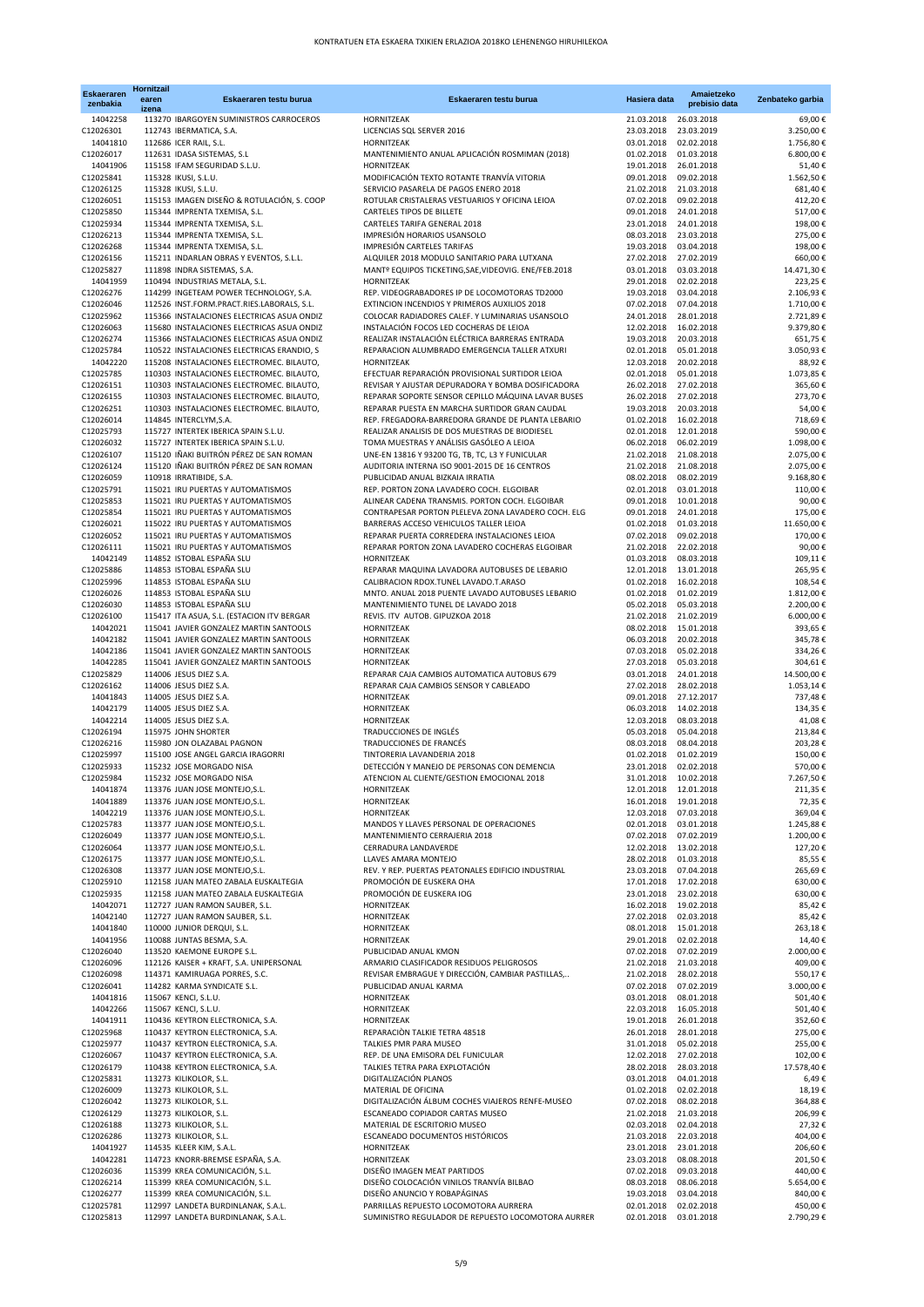| <b>Eskaeraren</b><br>zenbakia | Hornitzail<br>earen<br>izena | Eskaeraren testu burua                                                                 | Eskaeraren testu burua                                                                                 | Hasiera data                        | Amaietzeko<br>prebisio data | Zenbateko garbia         |
|-------------------------------|------------------------------|----------------------------------------------------------------------------------------|--------------------------------------------------------------------------------------------------------|-------------------------------------|-----------------------------|--------------------------|
| C12025861                     |                              | 112997 LANDETA BURDINLANAK, S.A.L.                                                     | REPARACIÓN PUERTA LEVADIZA IZQUIERDA COCHERAS                                                          | 10.01.2018 11.01.2018               |                             | 382,50€                  |
| C12026038                     |                              | 112997 LANDETA BURDINLANAK, S.A.L.                                                     | REPARAR EMPARRILLADO GRÚA DE VAPOR                                                                     | 07.02.2018                          | 08.02.2018                  | 634,00€                  |
| C12026097<br>C12026053        |                              | 115422 LAZO IMPRESORES, S.L.<br>112429 LEGEMON, S.L.                                   | BILLETES TREN DE VAPOR DEL MUSEO<br>SERV. MENSAJERIA 2018                                              | 21.02.2018<br>07.02.2018            | 21.03.2018<br>07.02.2019    | 1.760,00€<br>12.000,00€  |
| C12026061                     |                              | 115047 LOIGAR KONPONKETAK, S.L.                                                        | ITV LAND ROVER BI5307-BW                                                                               | 08.02.2018                          | 09.02.2018                  | 251,24€                  |
| C12025938                     |                              | 114920 LOREA MATERIAL CIENTIFICO, S.L.                                                 | COMPRA DE KIT DE METABOLITOS                                                                           | 23.01.2018                          | 23.02.2018                  | 72,26€                   |
| 14041813<br>14041855          |                              | 115096 LOSADU S.C.<br>112297 LUBRICANTES ESPECIALES LANCAR, S.L.                       | HORNITZEAK<br>HORNITZEAK                                                                               | 03.01.2018<br>10.01.2018 15.01.2018 | 17.01.2018                  | 2.490,00€<br>201,36€     |
| 14042104                      |                              | 112297 LUBRICANTES ESPECIALES LANCAR, S.L.                                             | HORNITZEAK                                                                                             | 20.02.2018 23.02.2018               |                             | 201,60€                  |
| 14042247                      |                              | 112297 LUBRICANTES ESPECIALES LANCAR, S.L.                                             | HORNITZEAK                                                                                             | 15.03.2018 19.03.2018               |                             | 201,60€                  |
| 14042183<br>14042286          |                              | 114052 MADIC IBERIA, S.L.                                                              | SUMNISTROS<br>HORNITZEAK                                                                               | 06.03.2018<br>27.03.2018 19.01.2018 | 26.02.2018                  | 243,70€<br>121,85€       |
| C12025951                     |                              | 114052 MADIC IBERIA, S.L.<br>110610 MADIC IBERIA, S.L.                                 | REPARAR FUGA MANGUERA SURTIDOR GASOIL DE LEBARIO                                                       | 23.01.2018                          | 24.01.2018                  | 177,33€                  |
| C12026112                     |                              | 110610 MADIC IBERIA, S.L.                                                              | COMPROBAR CAUDAL BOMBA GASOLEO SURTIDOR LEBARIO                                                        | 21.02.2018 22.02.2018               |                             | 106,20€                  |
| C12026313                     |                              | 110610 MADIC IBERIA, S.L.                                                              | REPARAR EQUIPO SENSOR NIVEL DEPOSITO COMBUST. ZYA                                                      | 23.03.2018                          | 24.03.2018                  | 996,80€                  |
| C12025947<br>C12025971        |                              | 110701 MAN. ELECTRO HIDRAULICA DEL NORTE,<br>110701 MAN. ELECTRO HIDRAULICA DEL NORTE, | MNTO. ANUAL 2018 DE CARRETILLA ELEVADORA LUTXANA<br>MNTO. ANUAL 2018 DE CARRETILLAS ELEVADORAS LEBARIO | 23.01.2018<br>26.01.2018            | 23.01.2019<br>26.01.2019    | 196,13€<br>1.501,32€     |
| C12026306                     |                              | 110701 MAN. ELECTRO HIDRAULICA DEL NORTE,                                              | REP. CONTACTOR DE MARCHA CARRETILLA LEBARIO                                                            | 23.03.2018                          | 07.04.2018                  | 133,68€                  |
| C12025915                     |                              | 111516 MANA FORMADORES Y CONSULTORES S.L.                                              | CONSEJERO SERGURIDAD MERCANCÍAS PELIGROSAS 2018                                                        | 17.01.2018                          | 17.01.2019                  | 10.614,96€               |
| 14041811<br>C12026193         |                              | 110490 MANIPULADOS AZPEITIA, S.L.<br>110899 MANUTENCION VICINAY, S.A.                  | HORNITZEAK<br>MANTENIMIENTO ANUAL 2018 3 GRUAS DE 15 TN.ARASO                                          | 03.01.2018<br>05.03.2018            | 10.01.2018<br>05.03.2019    | 112,00€<br>1.200,00€     |
| 14041856                      |                              | 110561 MAPE SEGURIDAD, S.A.                                                            | HORNITZEAK                                                                                             | 10.01.2018                          | 17.01.2018                  | 185,90€                  |
| 14042159                      |                              | 110561 MAPE SEGURIDAD, S.A.                                                            | HORNITZEAK                                                                                             | 01.03.2018                          | 01.03.2018                  | 149,00€                  |
| C12025795                     |                              | 112943 MARCOS GALAN VERA                                                               | ACONDICIONAMIENTO ATICO AMARA PINTURA                                                                  | 02.01.2018                          | 07.01.2018                  | 2.972,00€                |
| C12026103<br>C12026239        |                              | 112943 MARCOS GALAN VERA<br>115750 MASONEILAN S.L.U.                                   | PINTAR RAYAS SEGURIDAD Y FOSO TALLER LEIOA<br>CALIBRACION DE EQUIPO ULTRASONIDOS USM 36                | 21.02.2018<br>19.03.2018            | 25.02.2018<br>03.04.2018    | 1.693,70€<br>559,00€     |
| C12025936                     |                              | 114270 MATZ-ERREKA, S.Coop.                                                            | MNTO. ANUAL 2018 DE PUERTAS CORREDERAS                                                                 | 23.01.2018                          | 23.01.2019                  | 2.112,00€                |
| C12026157                     |                              | 114270 MATZ-ERREKA, S.Coop.                                                            | REP. BRAZO DE BARRERA ENTRADA INSTALACION LEBARIO                                                      | 27.02.2018                          | 09.03.2018                  | 162,50€                  |
| C12026031<br>C12025801        |                              | 110718 MBN COMUNICACION                                                                | <b>DOSSIER DE PRENSA</b><br>MNTO. ANUAL ALMACENES VERTICALES LEBARIO 2018                              | 06.02.2018<br>02.01.2018            | 06.02.2019<br>02.01.2019    | 6.000,00€<br>3.630,00€   |
| C12025802                     |                              | 114435 MECALUX, S.A. (BARCELONA)<br>114435 MECALUX, S.A. (BARCELONA)                   | MNTO.ANUAL ALMACENES VERTICALES ARASO.2018                                                             | 02.01.2018                          | 02.01.2019                  | 2.760,00€                |
| C12025788                     |                              | 114567 MEDIOSCOM                                                                       | MODIFICACIÓN CARTELES                                                                                  | 02.01.2018                          | 09.01.2018                  | 400,00€                  |
| C12026054                     |                              | 114567 MEDIOSCOM                                                                       | ACTO INTERNO 2017                                                                                      | 07.02.2018                          | 07.03.2018                  | 2.816,00€                |
| C12026181<br>C12026240        |                              | 114567 MEDIOSCOM<br>114567 MEDIOSCOM                                                   | MODIFICACIÓN HORARIOS USANSOLO<br>MODIFICACIONES CARTEL TARIFAS                                        | 01.03.2018<br>19.03.2018            | 16.03.2018<br>03.04.2018    | 775,00€<br>775,00€       |
| C12025833                     |                              | 115923 MENDI-ONDO ELEKTRIZITATEA S,L                                                   | SUSTITUIR LUMINARIAS CAMPANA POR LEDS, COCH. ELG.                                                      | 03.01.2018                          | 03.01.2018                  | 8.011,00€                |
| C12026105                     |                              | 115923 MENDI-ONDO ELEKTRIZITATEA S,L                                                   | TRASLADO UBICACION TOMA CORRIENTE COMPRESOR TALLER                                                     | 21.02.2018                          | 21.03.2018                  | 3.127,38€                |
| C12026108                     |                              | 115923 MENDI-ONDO ELEKTRIZITATEA S,L                                                   | SUST. 2 LUMINARIAS POR LEDS EN ZONA LAVADERO ZYA.                                                      | 21.02.2018                          | 08.03.2018                  | 983,46€                  |
| C12026245<br>C12026246        |                              | 115923 MENDI-ONDO ELEKTRIZITATEA S,L<br>115923 MENDI-ONDO ELEKTRIZITATEA S,L           | REP. PROBLEMAS ELECTRICOS EN ALUMBRADO COCH. ZYA<br>SUST. 3 CAJAS DE ENCHUFES EN PABELLON RIGIDOS ZYA  | 19.03.2018<br>19.03.2018            | 03.04.2018<br>20.03.2018    | 706,92€<br>483,69€       |
| C12026295                     |                              | 115923 MENDI-ONDO ELEKTRIZITATEA S,L                                                   | INSTALAR TOMA CORRIENTE TRIF. ARMARIO MANDO PORTON                                                     | 23.03.2018                          | 24.03.2018                  | 200,77€                  |
| 14041926                      |                              | 115198 MENDI-ONDO. J.M. AIZPURUA Y OTRO, C                                             | HORNITZEAK                                                                                             | 23.01.2018                          | 11.01.2018                  | 415,18€                  |
| C12025842<br>14041817         |                              | 115197 MENDI-ONDO. J.M. AIZPURUA Y OTRO, C<br>110523 METALURGICA MARINA, S.A.          | SUST LUMINARIA CAMPANA Y 2 PROYECT. LED TALLER ZYA<br>HORNITZEAK                                       | 09.01.2018<br>04.01.2018            | 10.01.2018                  | 1.403,12€<br>329,00€     |
| 14042063                      |                              | 110523 METALURGICA MARINA, S.A.                                                        | HORNITZEAK                                                                                             | 15.02.2018                          | 03.01.2018<br>22.02.2018    | 330,00€                  |
| C12025880                     |                              | 110967 MIGUEL ANGEL SOBRON EXPRESS, S.L.                                               | TRANSP. PAQUETERIA MES DE DICIEMBRE                                                                    | 11.01.2018                          | 11.02.2018                  | 367,02€                  |
| C12026075                     |                              | 113862 MINTEGUI INDUSTRIAS DEL CAMION, S.A                                             | LIMPIAR SISTEMA DE GASOIL MICROBUS                                                                     | 14.02.2018                          | 21.02.2018                  | 435,83€                  |
| C12026221<br>C12026234        |                              | 111257 MIRANDAOLA SERV. MEDIOAMBIENTALES<br>111257 MIRANDAOLA SERV. MEDIOAMBIENTALES   | AUDITORIA INTERNA SISTEMA GESTIÓN AMBIENTAL - 2018<br>ASISTENCIA TÉCNICA AMBIENTAL - 2018              | 08.03.2018<br>12.03.2018            | 08.04.2018<br>12.03.2019    | 2.875,00 €<br>3.575,00€  |
| C12025821                     |                              | 112239 MONTAJES ELECTRICOS GAU ARGI, S.L.                                              | REPARACIÓN ALUMBRADO VESTUARIOS MUSEO                                                                  | 03.01.2018                          | 04.01.2018                  | 33,16€                   |
| C12026176                     |                              | 110804 MONTAJES ELECTRICOS SAN IGNACIO SL                                              | MANDOS AGENTES PARA PARKING DE MATIKO                                                                  | 28.02.2018                          | 01.03.2018                  | 990,00€                  |
| C12026212                     |                              | 110804 MONTAJES ELECTRICOS SAN IGNACIO SL                                              | REPARAR SAE COLOCANDO BYPASS EXTERNO PARA CARGA                                                        | 08.03.2018                          | 10.03.2018                  | 196,77€                  |
| C12025834<br>C12026231        |                              | 111406 MONTAJES INTEGRALES LANKOR, S.L.<br>115973 MONTEARENAS, S.A.                    | LONA PUBLICITARIA<br>ADQUISIC. EQUIPO DIAGNOSIS MULTIMEDIA C/LICENC/18                                 | 04.01.2018<br>08.03.2018            | 04.01.2018<br>23.03.2018    | 390,00€<br>6.305,00€     |
| 14042064                      |                              | 111569 MONTTE, S.L.                                                                    | HORNITZEAK                                                                                             | 15.02.2018                          | 22.02.2018                  | 35,85€                   |
| 14042279                      |                              | 111569 MONTTE, S.L.                                                                    | HORNITZEAK                                                                                             | 23.03.2018                          | 06.04.2018                  | 60,00€                   |
| C12025912<br>C12026261        |                              | 113092 MORGA LIMPIEZAS INDUSTRIALES, S.L.<br>113092 MORGA LIMPIEZAS INDUSTRIALES, S.L  | RETIRADA RESIDUOS ARENA Y GESTION MEDIOAMBIENTAL<br>DESATASCAR TUBERIA PABELLON FONDO COCH. ZUMAIA     | 17.01.2018<br>19.03.2018            | 27.01.2018<br>20.03.2018    | 2.563,90€<br>405,00€     |
| C12026013                     |                              | 114629 NEDERMAN IBERICA, S.A.                                                          | MNTO. ANUAL 2018 SISTEMA ALTO DE VACIO                                                                 | 01.02.2018 01.02.2019               |                             | 980,00€                  |
| C12026309                     |                              | 114629 NEDERMAN IBERICA, S.A.                                                          | REP. TUBERIA DE ALTO VACIO EN LEBARIO                                                                  | 23.03.2018                          | 07.04.2018                  | 155,00€                  |
| C12026010                     |                              | 110346 NEWTEK SOLIDOS, S.L.<br>110346 NEWTEK SOLIDOS, S.L.                             | REPARACIÓN DISPENSADOR DE ARENA NUMERO 1<br>MNTO. ANUAL 2018 SILO DE ARENA DE LEBARIO                  | 01.02.2018                          | 02.02.2018                  | 269,54€                  |
| C12026022<br>C12026023        |                              | 110346 NEWTEK SOLIDOS, S.L.                                                            | MNTO. ANUAL 2018 SILO DE ARENA DE GERNIKA                                                              | 01.02.2018<br>01.02.2018            | 01.02.2019<br>01.02.2019    | 2.016,00€<br>1.956,00€   |
| C12026142                     |                              | 110346 NEWTEK SOLIDOS, S.L.                                                            | CAMBIAR VALVULAS SEGURIDAD Y ELEC.VALVULA SILO ARA                                                     | 26.02.2018                          | 13.03.2018                  | 671,74€                  |
| C12026150                     |                              | 110346 NEWTEK SOLIDOS, S.L.                                                            | REPARACIÓN DE ARENERO Y EQUIPO AUXILIAR                                                                | 26.02.2018                          | 26.03.2018                  | 962,46€                  |
| C12026166<br>C12025779        |                              | 110346 NEWTEK SOLIDOS, S.L.<br>111337 OBLOMOV, S.L.                                    | MANTENIMIENTO.ANUAL.2018. SILO. ARASO<br>OUTLOOK WEB Y OUTLOOK 2016                                    | 27.02.2018<br>02.01.2018            | 27.02.2019<br>17.01.2018    | 2.000,00€<br>8.400,00€   |
| 14041887                      |                              | 115118 OFIMATIKA LAN, S.L.L.                                                           | HORNITZEAK                                                                                             | 16.01.2018                          | 29.01.2018                  | 1.354,52€                |
| 14042114                      |                              | 115118 OFIMATIKA LAN, S.L.L.                                                           | HORNITZEAK                                                                                             | 21.02.2018                          | 28.02.2018                  | 925,00€                  |
| 14042121                      |                              | 112045 OLAONDO, S.A.                                                                   | HORNITZEAK                                                                                             | 22.02.2018                          | 13.02.2018                  | 1.005,91€                |
| C12026110<br>C12026314        |                              | 110061 OLAONDO, S.A.<br>110061 OLAONDO, S.A.                                           | REACOND AMORTIGUADOR REDUCT. CONTROL MARCH BUS 921<br>ALINEAR DIRECCION AUTOB. 922                     | 21.02.2018<br>23.03.2018            | 22.02.2018<br>24.03.2018    | 195,75€<br>343,65€       |
| 14041951                      |                              | 114257 ONATEK DIGITAL, S.L.                                                            | HORNITZEAK                                                                                             | 29.01.2018                          | 12.01.2018                  | 314,00€                  |
| 14042224                      |                              | 114257 ONATEK DIGITAL, S.L.                                                            | HORNITZEAK                                                                                             | 12.03.2018                          | 23.02.2018                  | 254,00€                  |
| C12026204                     |                              | 115957 OPTIMIZA SERVICIOS DE ADMINISTRACIÓ                                             | ANÁLISIS Y RECLAMACIONES COTIZACIONES SEG SOCIAL                                                       | 08.03.2018                          | 08.03.2019                  | 17.500,00€               |
| C12026158<br>C12025909        |                              | 115655 ORIA ALQUILER DE MAQUINARIA S.L.<br>111202 ORONA S. COOP. LTDA.                 | ALQUILER PLATAFORMAS ARTICULADAS.C/PORTES.ARASO.<br>MNTO. ANUAL 2018 DE ASCENSORES DE LEBARIO          | 27.02.2018 14.03.2018<br>17.01.2018 | 17.01.2019                  | 787,00€<br>5.928,48€     |
| C12026027                     |                              | 111202 ORONA S. COOP. LTDA.                                                            | MANTENIMIENTO ASCENSOR SUBESTACIÓN MUSEO                                                               | 02.02.2018                          | 02.02.2019                  | 1.600,00€                |
| 14042096                      |                              | 114621 ORRIA 2019, S.L.                                                                | HORNITZEAK                                                                                             | 19.02.2018                          | 19.02.2018                  | 957,60€                  |
| C12026236<br>14041974         |                              | 110264 OZAITA, S.A.<br>110932 PAPYNDUX, S.A.                                           | SERVICIO ASESORAMIENTO CONTABLE Y FISCAL 2018<br>HORNITZEAK                                            | 12.03.2018 12.03.2019<br>30.01.2018 | 24.01.2018                  | 4.388,00 €<br>1.017,80 € |
| 14042227                      |                              | 110932 PAPYNDUX, S.A.                                                                  | HORNITZEAK                                                                                             | 12.03.2018                          | 23.02.2018                  | 660,14€                  |
| 14041836                      |                              | 114358 PAREIZO, S.L.                                                                   | HORNITZEAK                                                                                             | 08.01.2018                          | 27.12.2017                  | 36,54€                   |
| 14041883                      |                              | 114358 PAREIZO, S.L.                                                                   | HORNITZEAK                                                                                             | 12.01.2018                          | 08.01.2018                  | 120,00€                  |
| 14042079<br>C12026090         |                              | 114358 PAREIZO, S.L.<br>110441 PEGAMO NAVARRA S.A.                                     | HORNITZEAK<br>REPARACIÓN DE CARRETILLA CARTERPILLAR                                                    | 16.02.2018<br>16.02.2018            | 19.01.2018<br>16.03.2018    | 89,60€<br>163,68€        |
| 14042041                      |                              | 114775 PEGAMO SUMINISTROS, S.L.                                                        | HORNITZEAK                                                                                             | 13.02.2018 13.02.2018               |                             | 37,90€                   |
| 14042223                      |                              | 110830 PENTER COMERCIAL, S.A.                                                          | HORNITZEAK                                                                                             | 12.03.2018 27.02.2018               |                             | 249,20€                  |
| C12026180<br>C12026200        |                              | 110778 PKF ATTEST ITC, S.L.<br>110778 PKF ATTEST ITC, S.L.                             | SOPORTE EVOLUTIVO QRSA-BEGIRA<br>CONV 17-2017 FORMADOR-A CARRETERA-FASES 2Y3-                          | 01.03.2018 01.09.2019<br>07.03.2018 | 08.03.2018                  | 17.400,00€<br>5.295,00€  |
| C12026303                     |                              | 110778 PKF ATTEST ITC, S.L.                                                            | SAT-HERRAMIENTA GESTIÓN AMBIENTAL                                                                      | 23.03.2018                          | 23.03.2019                  | 15.916,00€               |
| 14042119                      |                              | 110271 PLASSER ESPAÑOLA, S. A.                                                         | HORNITZEAK                                                                                             | 22.02.2018                          | 15.03.2018                  | 22,20€                   |
| C12025807                     |                              | 112472 PLATAFORMAS IBARRONDO, S.L.                                                     | TRANSP. DE PESAS ENTRE CAF IRUN Y FUNI REINETA                                                         | 02.01.2018 17.01.2018               |                             | 800,00€                  |
| C12025917<br>C12026077        |                              | 112472 PLATAFORMAS IBARRONDO, S.L.<br>112472 PLATAFORMAS IBARRONDO, S.L.               | CONTRATACIÓN DE 12 TRANSPORTES 2018<br>CONTRATACIÓN DE 12 TRANSPORTES 2018                             | 18.01.2018<br>15.02.2018 15.02.2018 | 18.02.2018                  | 256,00€<br>512,00€       |
| C12026223                     |                              | 112472 PLATAFORMAS IBARRONDO, S.L.                                                     | CAMBIO EJE Y REP. FRENO ELECTROMAGNETICO FUNICULAR                                                     | 08.03.2018 23.03.2018               |                             | 992,00€                  |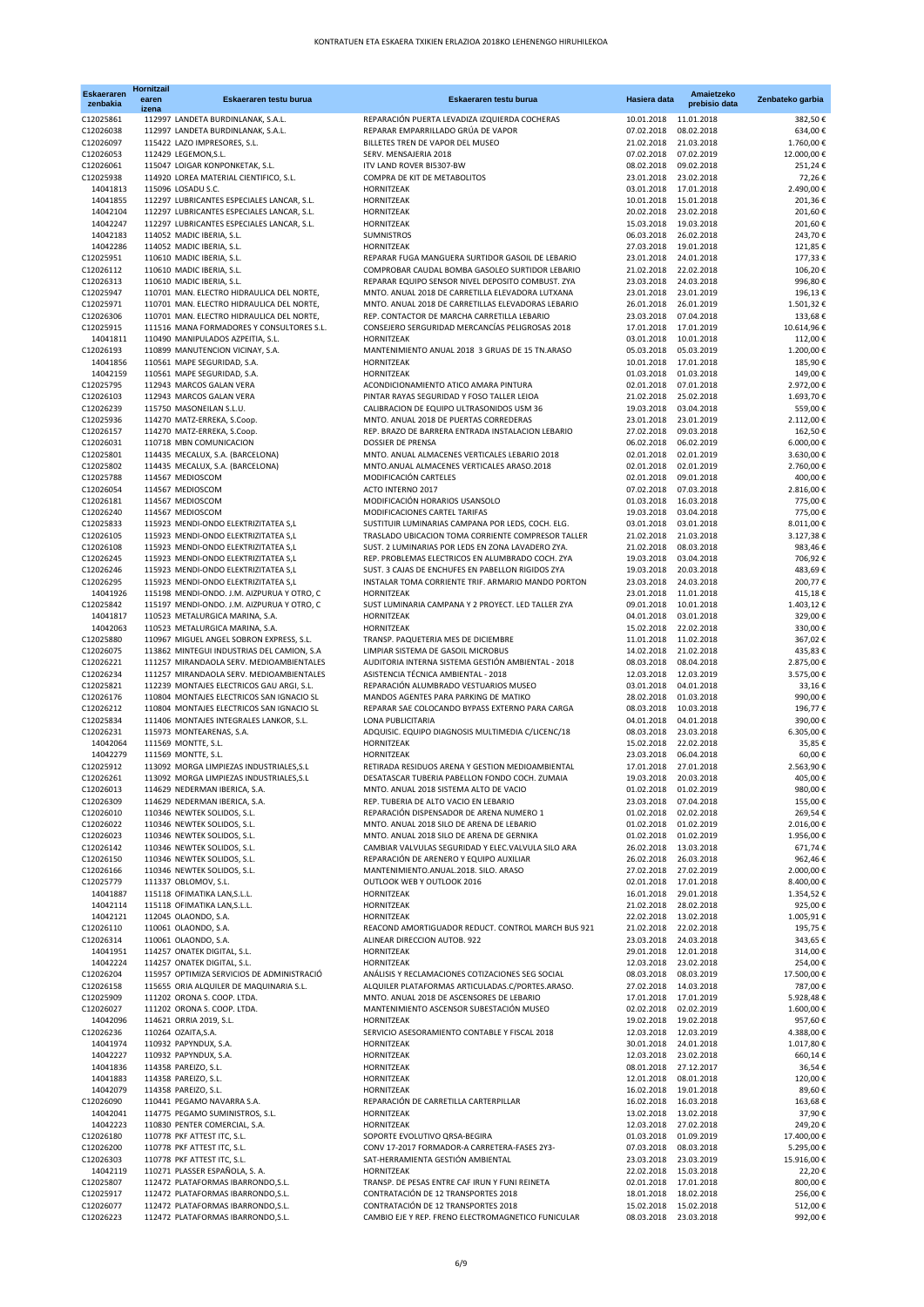| <b>Eskaeraren</b><br>zenbakia | Hornitzail<br>earen<br>izena | Eskaeraren testu burua                                                                   | Eskaeraren testu burua                                                                                    | Hasiera data                        | Amaietzeko<br>prebisio data | Zenbateko garbia       |
|-------------------------------|------------------------------|------------------------------------------------------------------------------------------|-----------------------------------------------------------------------------------------------------------|-------------------------------------|-----------------------------|------------------------|
| C12025978                     |                              | 114700 PORMANORTE, S.L.                                                                  | MANTENIMIENTO PUERTA AUTOMATICA OIT GASTEIZ 2018                                                          | 31.01.2018                          | 31.01.2019                  | 424,00€                |
| 14042235                      |                              | 114727 PRINTHAUS, S.L.                                                                   | HORNITZEAK                                                                                                | 13.03.2018                          | 28.03.2018                  | 420,00€                |
| C12026089<br>C12026220        |                              | 114727 PRINTHAUS, S.L.<br>113832 PROGRAMIA FORM. Y CONSULT, SLL                          | MERCHANDISING EUSKOTREN<br>FORMACIÓN USO Y ADMINISTRACIÓN JIRA                                            | 16.02.2018<br>08.03.2018            | 16.03.2018<br>15.03.2018    | 2.129,36€<br>1.200,00€ |
| 14042134                      |                              | 115894 PROMETAL SECURITY SEALS, S.L.                                                     | <b>HORNITZEAK</b>                                                                                         | 23.02.2018                          | 08.02.2018                  | 101,80€                |
| C12025826                     |                              | 115905 PUERTAS N.C., S.A.                                                                | SUSTIT. PORTONES AUTOMAT. PLELEVA ZYA (1)+ELG (2)                                                         | 03.01.2018                          | 03.02.2018                  | 12.414,72 €            |
| C12025796                     |                              | 115902 QUICK DIGITAL S.L.                                                                | FORMACION PRESENTACIONES EFICACES                                                                         | 02.01.2018                          | 17.01.2018                  | 750,00€                |
| C12025866<br>14041976         |                              | 113669 RADIADORES SANTI, S.L.<br>110205 RADIO RHIN, S.A.                                 | REPARAR EVAPORADOR TECHO A/A AUTOBUSES FLOTA GIP.<br>HORNITZEAK                                           | 11.01.2018<br>31.01.2018            | 26.01.2018<br>30.01.2018    | 1.680,00€<br>974,88€   |
| 14042178                      |                              | 110205 RADIO RHIN, S.A.                                                                  | HORNITZEAK                                                                                                | 06.03.2018                          | 28.02.2018                  | 861,86€                |
| C12026074                     |                              | 111367 RADIO VITORIA, S.A.                                                               | PUBLICIDAD ANUAL RADIO VITORIA                                                                            | 14.02.2018                          | 14.02.2019                  | 3.750,00€              |
| C12025891                     |                              | 113336 RAFAEL ALCORTA Y ABOGADOS, S.L.                                                   | RAFAEL ALCORTA & ABOGADOS AUTOS 636/17                                                                    | 15.01.2018                          | 16.01.2018                  | 350,00€                |
| C12025892                     |                              | 113336 RAFAEL ALCORTA Y ABOGADOS, S.L.                                                   | RAFAEL ALCORTA & ABOGADOS AUTOS 355/17<br>SERV. ABOGADOS LABORALISTAS C. COLECTIVO 596/16                 | 15.01.2018                          | 16.01.2018                  | 300,00€                |
| C12025907<br>C12025908        |                              | 113336 RAFAEL ALCORTA Y ABOGADOS, S.L.<br>113336 RAFAEL ALCORTA Y ABOGADOS, S.L.         | SERV. ABOGADOS LABORALISTAS AUTOS 421/16                                                                  | 16.01.2018<br>16.01.2018            | 17.01.2018<br>17.01.2018    | 1.500,00€<br>950,00€   |
| C12025983                     |                              | 113336 RAFAEL ALCORTA Y ABOGADOS, S.L.                                                   | RAFAEL ALCORTA & ABOGADOS AUTOS 630/17                                                                    | 31.01.2018                          | 01.02.2018                  | 800,00€                |
| C12026287                     |                              | 113336 RAFAEL ALCORTA Y ABOGADOS, S.L.                                                   | SERV. ABGDOS. LABORALISTAS AUTOS 469/17 Y 753/17                                                          | 21.03.2018                          | 22.03.2018                  | 600,00€                |
| C12026288                     |                              | 113336 RAFAEL ALCORTA Y ABOGADOS, S.L.                                                   | SERV.ABOG.LAB.RAFAEL ALCORTA Y ABOG. AUTOS 664/17                                                         | 21.03.2018                          | 22.03.2018                  | 1.940,00€              |
| C12026310<br>14041962         |                              | 113336 RAFAEL ALCORTA Y ABOGADOS, S.L.<br>112861 Rail Line Components S.L.U.             | SERV.ABOG.LAB.RAFAEL ALCORTA Y ABOG. AUTOS 421/16<br>HORNITZEAK                                           | 23.03.2018<br>29.01.2018            | 24.03.2018<br>14.05.2018    | 570,00€<br>3.744,00 €  |
| 14041828                      |                              | 114881 RECAMBIOS SAGASTA, S.L.                                                           | HORNITZEAK                                                                                                | 05.01.2018                          | 09.01.2018                  | 55,06€                 |
| 14041893                      |                              | 114881 RECAMBIOS SAGASTA, S.L.                                                           | HORNITZEAK                                                                                                | 17.01.2018                          | 26.01.2018                  | 53,30€                 |
| 14041894                      |                              | 114881 RECAMBIOS SAGASTA, S.L.                                                           | HORNITZEAK                                                                                                | 17.01.2018                          | 22.01.2018                  | 59,86€                 |
| 14041990<br>14042242          |                              | 114881 RECAMBIOS SAGASTA, S.L.<br>114881 RECAMBIOS SAGASTA, S.L.                         | HORNITZEAK<br>HORNITZEAK                                                                                  | 02.02.2018<br>15.03.2018            | 05.02.2018<br>22.03.2018    | 10,43€<br>64,98€       |
| 14041835                      |                              | 115556 RECAMBIOS SAMANO, S.L.                                                            | HORNITZEAK                                                                                                | 08.01.2018                          | 19.12.2017                  | 4.324,00 €             |
| 14042221                      |                              | 112992 REPARACIONES AUTOIRAETA, S.A.L.                                                   | HORNITZEAK                                                                                                | 12.03.2018                          | 07.03.2018                  | 859,99€                |
| C12025855                     |                              | 111430 REPARACIONES AUTOIRAETA, S.A.L.                                                   | CAMBIAR SENSOR PRESION+TUBO INYECTOR INTERC BUS 63                                                        | 09.01.2018                          | 10.01.2018                  | 259,52€                |
| C12025953<br>C12025954        |                              | 111430 REPARACIONES AUTOIRAETA, S.A.L.<br>111430 REPARACIONES AUTOIRAETA, S.A.L.         | CAMBIAR RETEN CIGUEÑAL, FILTRO RESP. +JUNTA TAPA A63<br>CAMBIAR ROTULAS TIRANTES Y BRAZOS SUSPENS. BUS 64 | 23.01.2018<br>23.01.2018            | 25.01.2018<br>25.01.2018    | 557,96€<br>852,77€     |
| C12025958                     |                              | 111430 REPARACIONES AUTOIRAETA, S.A.L.                                                   | CAMBIAR CATALIZADOR Y SENSOR TEMP. ESCAPE BUS 63                                                          | 24.01.2018                          | 26.01.2018                  | 2.629,74€              |
| C12026114                     |                              | 111430 REPARACIONES AUTOIRAETA, S.A.L.                                                   | CAMBIAR SENSOR ABS AUTOBUS 63                                                                             | 21.02.2018                          | 22.02.2018                  | 371,15€                |
| C12025840                     |                              | 110688 REVENGA INGENIEROS, S.A.                                                          | TENDIDOS DE CABLE Y CONFIGURACIONES VARIAS                                                                | 09.01.2018                          | 09.02.2018                  | 4.454,78€              |
| C12026257                     |                              | 110688 REVENGA INGENIEROS, S.A.                                                          | REPARACION FOCO INFRARROJOS MATRICULAS ARASO                                                              | 19.03.2018<br>29.01.2018            | 20.03.2018                  | 798,30€                |
| 14041964<br>14041824          |                              | 115017 RODAMIENTOS Y SERVICIOS, S.L.<br>110359 ROEIRASA                                  | HORNITZEAK<br>HORNITZEAK                                                                                  | 05.01.2018                          | 02.02.2018<br>12.01.2018    | 172,74€<br>8,27€       |
| 14042072                      |                              | 113143 ROEIRASA                                                                          | HORNITZEAK                                                                                                | 16.02.2018                          | 22.02.2018                  | 57,78€                 |
| 14042155                      |                              | 110359 ROEIRASA                                                                          | HORNITZEAK                                                                                                | 01.03.2018                          | 05.03.2018                  | 186,62€                |
| 14042268                      |                              | 110359 ROEIRASA                                                                          | HORNITZEAK                                                                                                | 22.03.2018                          | 26.03.2018                  | 160,00€                |
| C12025789<br>14041837         |                              | 115876 ROLL INFORMATICA SYSTEM, S.L.<br>110362 ROMERO FERNANDEZ ANTONIO                  | ADQUISICIÓN 3ª LICENCIA TPV<br>HORNITZEAK                                                                 | 02.01.2018<br>08.01.2018            | 09.01.2018<br>21.12.2017    | 95,00€<br>1.250,00€    |
| 14041981                      |                              | 110362 ROMERO FERNANDEZ ANTONIO                                                          | HORNITZEAK                                                                                                | 31.01.2018                          | 29.01.2018                  | 2.306,00€              |
| 14042173                      |                              | 110362 ROMERO FERNANDEZ ANTONIO                                                          | HORNITZEAK                                                                                                | 06.03.2018                          | 27.02.2018                  | 1.237,00€              |
| C12026281                     |                              | 110241 SAFETY-KLEEN ESPAÑA, S.A.                                                         | MNTO. ANUAL 2018 LAVADORAS PIEZAS+GESTION RESIDUOS                                                        | 19.03.2018                          | 19.03.2019                  | 16.839,52€             |
| C12026312<br>C12026043        |                              | 113530 SAGARNA MALKORRA MIREN JOSUNE<br>115543 SALTOKI GIPUZKOA, S.A.                    | <b>TROFEO LIGA EUSKOTREN</b><br>REPARACION BOMBA LAVABOGIES. T.ARASO.                                     | 23.03.2018<br>07.02.2018            | 23.09.2018<br>22.02.2018    | 1.230,00€<br>975,33€   |
| 14041940                      |                              | 110505 SANDVIK ESPAÑOLA, S.A.                                                            | HORNITZEAK                                                                                                | 24.01.2018                          | 31.01.2018                  | 101,46€                |
| 14042135                      |                              | 110505 SANDVIK ESPAÑOLA, S.A.                                                            | HORNITZEAK                                                                                                | 23.02.2018                          | 28.02.2018                  | 140,18€                |
| 14042265<br>C12026147         |                              | 110505 SANDVIK ESPAÑOLA, S.A.<br>114977 SANTILLAN INSTALACIONES, S.A.                    | HORNITZEAK<br>CONTADOR DE AGUA DE RED LAVADO AUTOB. ZYA                                                   | 22.03.2018<br>26.02.2018            | 26.03.2018<br>27.02.2018    | 200,38€<br>3.045,00 €  |
| C12025986                     |                              | 113692 SASOIA, S.L.                                                                      | PREVENCION DROGODEPENDENCIAS AMBITO LABORAL                                                               | 31.01.2018                          | 10.02.2018                  | 6.575,00€              |
| C12025823                     |                              | 115904 SBS SEIDOR                                                                        | MANTENIMIENTO LICENCIAS OPEN TEXT 2018                                                                    | 03.01.2018                          | 03.01.2019                  | 16.243,66€             |
| 14041979                      |                              | 115113 SCASAGA, S.A.                                                                     | HORNITZEAK                                                                                                | 31.01.2018                          | 30.01.2018                  | 511,00€                |
| 14042185<br>14042211          |                              | 115113 SCASAGA, S.A.<br>115113 SCASAGA, S.A.                                             | HORNITZEAK<br>HORNITZEAK                                                                                  | 06.03.2018<br>12.03.2018            | 01.03.2018<br>09.03.2018    | 248,52€<br>248,51€     |
| 14042217                      |                              | 115113 SCASAGA, S.A.                                                                     | HORNITZEAK                                                                                                | 12.03.2018                          | 06.03.2018                  | 283,93€                |
| 14042290                      |                              | 115113 SCASAGA, S.A.                                                                     | HORNITZEAK                                                                                                | 27.03.2018                          | 26.03.2018                  | 2.134,61€              |
| C12025961                     |                              | 115038 SCASAGA, S.A.                                                                     | REALIZAR DIAGNOSIS Y LOCALIZAR Y REPARAR AVERIAS                                                          | 24.01.2018                          | 10.02.2018                  | 5.752,20€              |
| C12026253<br>C12025948        |                              | 115038 SCASAGA, S.A.<br>113856 SCHNEIDER ELECTRIC IT SPAIN S.L.                          | COMPROBAR CÓDIGOS DE FALLO EN COORDINADOR<br>SUSTITUCION MANETA SECCIONAMIENTO SAI FUNICULAR              | 19.03.2018 21.03.2018<br>23.01.2018 | 07.02.2018                  | 110,60€<br>334,05€     |
| 14041996                      |                              | 110676 SCHUNK IBERICA, S.A.                                                              | HORNITZEAK                                                                                                | 05.02.2018                          | 22.03.2018                  | 2.860,00€              |
| 14042027                      |                              | 113149 SEGURILIGHT SEÑALIZACION S.L.L                                                    | HORNITZEAK                                                                                                | 09.02.2018                          | 16.02.2018                  | 91,35€                 |
| 14042263                      |                              | 111876 SEIN BATU, S.L.                                                                   | HORNITZEAK                                                                                                | 22.03.2018                          | 07.03.2017                  | 21,68€                 |
| C12026217<br>C12025991        |                              | 110048 SERIGRAFIA ARCOSAN, S.A.L.<br>110939 SERKONTEN - SCIO. CONT. HIGIENICO            | SUMINISTRO DE SEÑALES DE SEGURIDAD<br>MANTENIMIENTO CONTENEDORES/ALFONBRA OIT 2018                        | 08.03.2018<br>01.02.2018            | 08.04.2018<br>01.02.2019    | 234,00€<br>144,82€     |
| C12026005                     |                              | 110939 SERKONTEN - SCIO. CONT. HIGIENICO                                                 | MNTO. Y RECOGIDA CONTENEDOR HIGIÉNICO-SANITAT.2018                                                        | 01.02.2018                          | 01.02.2019                  | 75,06€                 |
| C12026006                     |                              | 110939 SERKONTEN - SCIO. CONT. HIGIENICO                                                 | MNTO. SERV. LIMP. ALFOMBRAS Y BACTERIOST. 2018 LEI                                                        | 01.02.2018                          | 01.02.2019                  | 1.050,77€              |
| C12026048                     |                              | 110939 SERKONTEN - SCIO. CONT. HIGIENICO                                                 | MANT. ALFOMBRA Y CONTENEDORES 2018                                                                        | 07.02.2018                          | 07.02.2019                  | 1.200,00€              |
| C12026120<br>C12026168        |                              | 110939 SERKONTEN - SCIO. CONT. HIGIENICO<br>110939 SERKONTEN - SCIO. CONT. HIGIENICO     | SERVº. RECOGIDA CONTENED HIGIEN/SANIT. ZYA/ELG-18<br>MNTO. ANUAL BACTERIOSTATICOS E HIGIENIZ LEBARIO      | 21.02.2018<br>27.02.2018            | 21.02.2019<br>27.02.2019    | 65,90€<br>6.101,63€    |
| C12026197                     |                              | 115013 SERUK S.L. SERVICIOS GENERALES URBA                                               | MANTENIMIENTPO ASEO ABETXUKO 2018                                                                         | 07.03.2018                          | 07.03.2019                  | 2.170,80€              |
| C12026002                     |                              | 114007 SERVICIOS POSTALES DEL PAIS VASCO                                                 | SERVICIOS POSTALES 2018                                                                                   | 01.02.2018                          | 01.02.2019                  | 2.500,00€              |
| 14041886                      |                              | 115935 SERVIGRAF VIZCAYA, S.L.                                                           | HORNITZEAK                                                                                                | 16.01.2018                          | 23.01.2018                  | 100,00€                |
| C12026000<br>14041944         |                              | 114729 SERVIRREINER, S.L.<br>111229 SETALDE, S. A                                        | DISPENSADORES DE AGUA 2018<br>HORNITZEAK                                                                  | 01.02.2018<br>25.01.2018            | 01.02.2019<br>05.02.2018    | 2.500,00€<br>66,00€    |
| 14041946                      |                              | 111229 SETALDE, S. A                                                                     | HORNITZEAK                                                                                                | 26.01.2018                          | 26.01.2018                  | 315,90€                |
| 14041984                      |                              | 111229 SETALDE, S. A                                                                     | HORNITZEAK                                                                                                | 31.01.2018                          | 07.02.2018                  | 32,74€                 |
| 14042029                      |                              | 111229 SETALDE, S. A                                                                     | HORNITZEAK                                                                                                | 09.02.2018                          | 26.02.2018                  | 105,90€                |
| 14042067                      |                              | 111229 SETALDE, S. A                                                                     | HORNITZEAK                                                                                                | 15.02.2018                          | 25.02.2018                  | 538,30€                |
| 14042106<br>14042146          |                              | 111229 SETALDE, S. A<br>111229 SETALDE, S. A                                             | HORNITZEAK<br>HORNITZEAK                                                                                  | 21.02.2018<br>28.02.2018            | 21.03.2018<br>09.03.2018    | 1.070,00€<br>346,00€   |
| 14042283                      |                              | 111229 SETALDE, S. A                                                                     | HORNITZEAK                                                                                                | 26.03.2018                          | 26.03.2018                  | 25,88€                 |
| C12025780                     |                              | 112197 SETALDE, S. A                                                                     | REVISION TORRETA PROYECTORES Y MOTOR. ARASO                                                               | 02.01.2018                          | 02.02.2018                  | 236,03€                |
| C12025786                     |                              | 115845 SEYCE, S.A.                                                                       | COLOCAR PANEL TECHO Y CUBIERTA PLÁSTICO CARRETILLA                                                        | 02.01.2018                          | 03.01.2018                  | 512,95€                |
| 14042237<br>C12025838         |                              | 111299 SEYPREL, S.L.<br>113736 SGS INSPECCIONES REGLAMENTARIAS, S.                       | HORNITZEAK<br>INSPECCION DE INDUSTRIA ASCENSORES DE LEBARIO 2017                                          | 14.03.2018<br>09.01.2018            | 23.03.2018<br>24.01.2018    | 25,20€<br>420,00€      |
| C12025804                     |                              | 110667 SGS TECNOS S.A.                                                                   | INFORMES DE INSPECCION DE ESTACIONES                                                                      | 02.01.2018                          | 02.03.2018                  | 9.120,00€              |
| C12026149                     |                              | 110667 SGS TECNOS S.A.                                                                   | MNTO. ANUAL 2018 CONTROL DE LEGIONELA (LEB-GKA-TL)                                                        | 26.02.2018                          | 26.02.2019                  | 4.650,00€              |
| C12026154                     |                              | 110667 SGS TECNOS S.A.                                                                   | ANALISIS CONTROL LEGIONELA 2018 GASTEIZ<br>HORNITZEAK                                                     | 26.02.2018                          | 26.02.2019                  | 1.660,00€              |
| 14041821<br>14041971          |                              | 110423 SIBELCO MINERALES, S.A.<br>110423 SIBELCO MINERALES, S.A.                         | HORNITZEAK                                                                                                | 04.01.2018<br>30.01.2018            | 12.12.2017<br>23.01.2018    | 996,98€<br>1.295,78€   |
| 14042053                      |                              | 110423 SIBELCO MINERALES, S.A.                                                           | HORNITZEAK                                                                                                | 13.02.2018                          | 14.02.2018                  | 1.416,32 €             |
| C12026222                     |                              | 113433 SISTEMAS ANTICAIDAS DEL NORTE, S.L.                                               | MNTO. ANUAL 2018 LINEAS DE VIDA DE LUTXANA                                                                | 08.03.2018                          | 08.03.2019                  | 1.054,06€              |
| C12026294<br>C12025839        |                              | 113433 SISTEMAS ANTICAIDAS DEL NORTE, S.L.<br>115576 SISTEMAS AVANZADOS DE TECNOLOGÍA SA | REVIS. LINEA SEGURIDAD ANTICAIDAS TALLER ZYA/2018<br>LAN PARA MINIMEATS                                   | 21.03.2018<br>09.01.2018            | 22.03.2018<br>09.02.2018    | 1.698,87€<br>4.262,80€ |
| C12025860                     |                              | 115574 SISTEMAS AVANZADOS DE TECNOLOGÍA SA                                               | CONFIGURACIÓN LAN GERNIKA                                                                                 | 10.01.2018 12.01.2018               |                             | 246,49€                |

7/9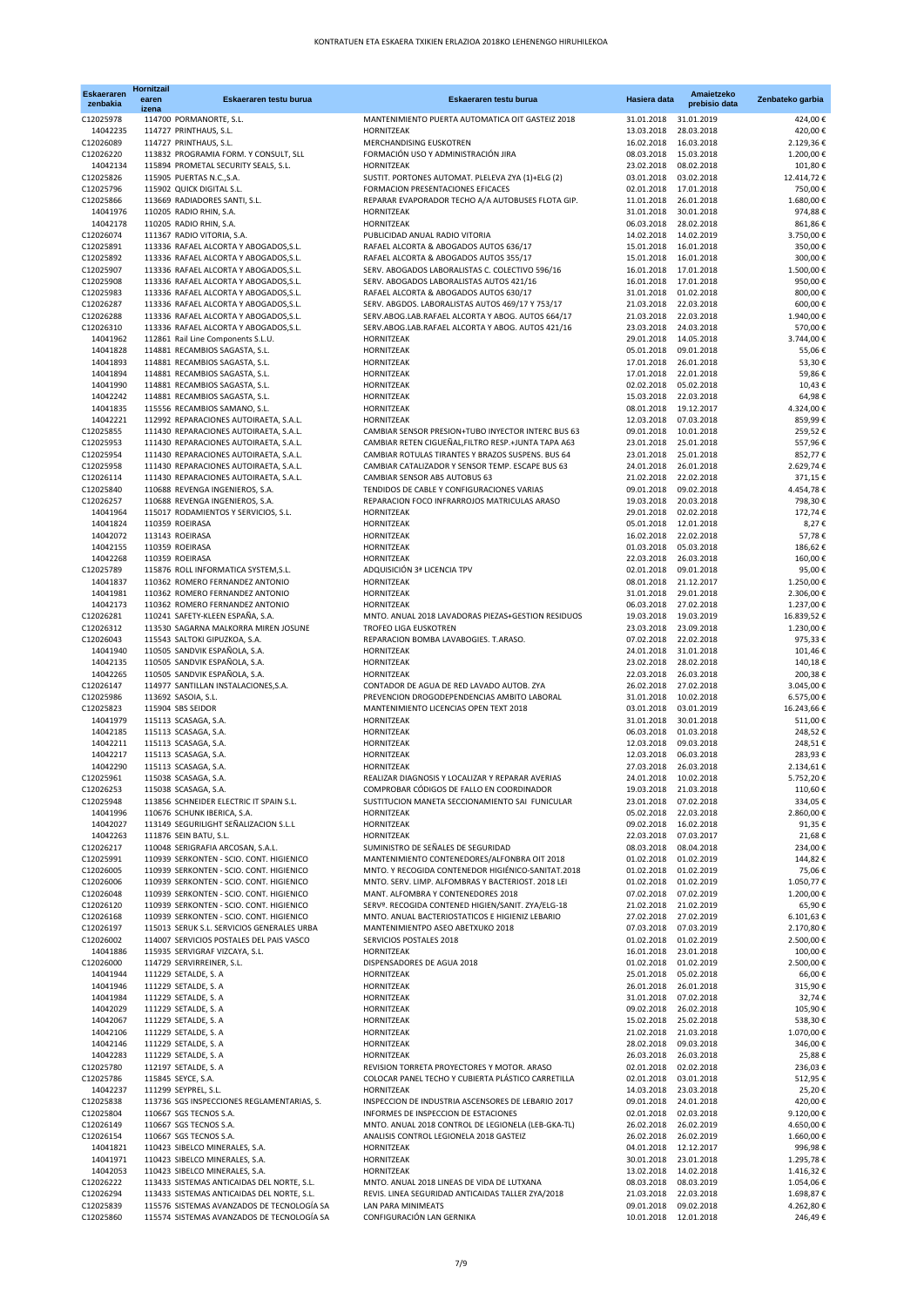| <b>Eskaeraren</b><br>zenbakia | Hornitzail<br>earen<br>izena | Eskaeraren testu burua                                                                   | Eskaeraren testu burua                                                                                   | Hasiera data                        | Amaietzeko<br>prebisio data | Zenbateko garbia         |
|-------------------------------|------------------------------|------------------------------------------------------------------------------------------|----------------------------------------------------------------------------------------------------------|-------------------------------------|-----------------------------|--------------------------|
| 14042162                      |                              | 112270 SKF ESPAÑOLA, S.A.                                                                | HORNITZEAK                                                                                               | 02.03.2018                          | 08.03.2018                  | 238,78 €                 |
| C12026143                     |                              | 112656 SLING, SUPPLY INTERNATIONAL S.A.                                                  | INSPECCION DE ELEMENTOS DE ELEVACION.ARASO.2018                                                          | 26.02.2018                          | 26.02.2019                  | 200,00 €                 |
| C12026199<br>14042144         |                              | 111049 SNOBY, C.B.                                                                       | RELOJES ACTO INTERNO 2018<br>HORNITZEAK                                                                  | 07.03.2018<br>27.02.2018            | 07.04.2018<br>22.02.2018    | 9.834,88 €               |
| C12026293                     |                              | 110317 SOCOMOR, S.A.<br>114676 STRATWARE SYSTEMS, S.L.                                   | MANTENIMIENTO DESARROLLOS EN DDWEB 2018                                                                  | 21.03.2018                          | 21.03.2019                  | 257,94 €<br>7.500,00 €   |
| 14042176                      |                              | 114015 SUMINISTROS BALMASEDA, S.L.                                                       | HORNITZEAK                                                                                               | 06.03.2018                          | 16.03.2018                  | 82,50 €                  |
| C12026078                     |                              | 113297 SUMINISTROS DE IMAGEN                                                             | SERVICIOS PRESENTACIÓN BALANCE                                                                           | 15.02.2018                          | 02.03.2018                  | 1.800,00 €               |
| 14041818                      |                              | 115805 SUMINISTROS ELECTRONICOS HERRERA S.                                               | HORNITZEAK                                                                                               | 04.01.2018                          | 12.01.2018                  | 115,44                   |
| 14041928<br>14042231          |                              | 115805 SUMINISTROS ELECTRONICOS HERRERA S.<br>115090 SUMINISTROS INDUSTRIALES FERRETERIA | HORNITZEAK<br>HORNITZEAK                                                                                 | 23.01.2018<br>13.03.2018            | 30.01.2018<br>12.04.2018    | 115,44 €<br>40,17 €      |
| 14042050                      |                              | 115962 SUMINISTROS JON, S.L.                                                             | HORNITZEAK                                                                                               | 13.02.2018                          | 20.02.2018                  | 181,50 €                 |
| 14042085                      |                              | 115638 SUMINISTROS PRADA S.L.                                                            | HORNITZEAK                                                                                               | 19.02.2018                          | 23.02.2018                  | 80,64 €                  |
| 14042273                      |                              | 115638 SUMINISTROS PRADA S.L.                                                            | HORNITZEAK                                                                                               | 22.03.2018                          | 26.03.2018                  | 365,42 €                 |
| 14042024<br>14042107          |                              | 110767 SUMINISTROS Y SERV.UNIFIC.CARROCERI<br>115955 SUQUISA, S.L.U.                     | HORNITZEAK<br>HORNITZEAK                                                                                 | 08.02.2018<br>21.02.2018            | 07.02.2018<br>23.02.2018    | 1.074, 15                |
| 14042210                      |                              | 115955 SUQUISA, S.L.U.                                                                   | HORNITZEAK                                                                                               | 12.03.2018                          | 19.03.2018                  | $5,20$ 6<br>42,54 €      |
| C12026163                     |                              | 115836 SUZOHAPP SPAIN, S.A                                                               | MANTº. DISPENSAD. MONEDAS COCH. ZUMAIA/ELG. 2018                                                         | 27.02.2018                          | 27.02.2019                  | 600,28 €                 |
| C12026171                     |                              | 115836 SUZOHAPP SPAIN, S.A                                                               | SERVICIO MNTO. CONTADORA CDP4 22131 LEIOA 2018                                                           | 28.02.2018                          | 28.02.2019                  | 2.739,81 €               |
| 14041878                      |                              | 110969 T.M. AUTOMOCION, S.L.                                                             | HORNITZEAK                                                                                               | 12.01.2018                          | 05.01.2018                  | 361,60 €                 |
| 14041920<br>14042042          |                              | 110969 T.M. AUTOMOCION, S.L.<br>110969 T.M. AUTOMOCION, S.L.                             | HORNITZEAK<br>HORNITZEAK                                                                                 | 23.01.2018<br>13.02.2018            | 05.01.2018<br>20.02.2018    | 545,30 €<br>1.285,00 €   |
| 14042080                      |                              | 110969 T.M. AUTOMOCION, S.L.                                                             | HORNITZEAK                                                                                               | 16.02.2018                          | 09.02.2018                  | 612,00                   |
| 14042087                      |                              | 110969 T.M. AUTOMOCION, S.L.                                                             | HORNITZEAK                                                                                               | 19.02.2018                          | 31.01.2018                  | 92,00 $f$                |
| 14042088                      |                              | 110969 T.M. AUTOMOCION, S.L.                                                             | SUMNISTROS                                                                                               | 19.02.2018                          | 12.02.2018                  | 2.165,15                 |
| 14042089                      |                              | 110969 T.M. AUTOMOCION, S.L.                                                             | HORNITZEAK                                                                                               | 19.02.2018                          | 09.02.2018                  | 2.837,00 €               |
| 14042094<br>14042184          |                              | 110969 T.M. AUTOMOCION, S.L.<br>110969 T.M. AUTOMOCION, S.L.                             | HORNITZEAK<br>HORNITZEAK                                                                                 | 19.02.2018<br>06.03.2018            | 09.02.2018<br>28.02.2018    | 156,00<br>99,80 €        |
| 14042187                      |                              | 110969 T.M. AUTOMOCION, S.L.                                                             | HORNITZEAK                                                                                               | 07.03.2018                          | 26.02.2018                  | 679,00 €                 |
| C12025903                     |                              | 110970 T.M. AUTOMOCION, S.L.                                                             | REPARAR MÁQUINA A/A AUTOMÁTICA POWER PLUS MAC                                                            | 16.01.2018                          | 18.01.2018                  | 817,50 €                 |
| 14042132                      |                              | 115741 TABIRA COLOR, S.L.                                                                | HORNITZEAK                                                                                               | 23.02.2018                          | 28.02.2018                  | 115,90 €                 |
| 14042229                      |                              | 115741 TABIRA COLOR, S.L.                                                                | HORNITZEAK                                                                                               | 13.03.2018                          | 16.04.2018                  | 300,42 €                 |
| 14041825<br>14041983          |                              | 110394 TALL. ELECTROMECANICOS R. ZULUETA,<br>110394 TALL. ELECTROMECANICOS R. ZULUETA,   | HORNITZEAK<br>HORNITZEAK                                                                                 | 05.01.2018<br>31.01.2018            | 15.02.2018<br>28.02.2018    | 2.737,92 €<br>244,14     |
| 14042264                      |                              | 110394 TALL. ELECTROMECANICOS R. ZULUETA,                                                | HORNITZEAK                                                                                               | 22.03.2018                          | 20.04.2018                  | 668,68                   |
| C12026255                     |                              | 111184 TALLERES BENGOETXEA, S.A.                                                         | ITV FORD TRANSIT BI 9514 BY T.ARASO 12 17                                                                | 19.03.2018                          | 03.04.2018                  | 51,50 €                  |
| 14042006                      |                              | 115948 TALLERES TXORIERRI, S.L.                                                          | HORNITZEAK                                                                                               | 07.02.2018                          | 01.02.2018                  | 78,61 €                  |
| 14042010                      |                              | 115948 TALLERES TXORIERRI, S.L.                                                          | HORNITZEAK                                                                                               | 07.02.2018                          | 31.01.2018                  | 640,00 €                 |
| 14042011<br>C12025992         |                              | 115765 TAMPOGRAFÍA Y SERIGRAFÍA INTEGRAL S<br>110530 TAREMAN, S. L.                      | HORNITZEAK<br>MNTO. ANUAL 2018 EQUIPOS AIRE ACONDICIONADO FUNI                                           | 07.02.2018<br>01.02.2018            | 20.03.2018<br>01.02.2019    | 470,00 €<br>328,44 €     |
| C12026088                     |                              | 115394 TECMAN S.V.A., S.L.                                                               | REPARACION VALVULA DE GAS Y ESTABILIZADOR. ARASO.                                                        | 16.02.2018                          | 18.03.2018                  | 662,70 €                 |
| C12026285                     |                              | 115394 TECMAN S.V.A., S.L.                                                               | SUSTITUCION VALVULAS GAS Nº 4 Y Nº5.ARASO.                                                               | 21.03.2018                          | 21.04.2018                  | 821,86                   |
| C12026262                     |                              | 115054 TECNALABAQUA, AIE                                                                 | TOMA MUESTRAS/ANALISIS AGUAS INDUST. ZYA/ELG 2.018                                                       | 19.03.2018                          | 19.03.2019                  | 1.067,26 €               |
| C12025970                     |                              | 114666 TECNOLOGÍA DE LA ENERGÍA ELECTRICA,                                               | REP. ILUMINACION EN PLANTA SEGUNDA DE LUTXANA                                                            | 26.01.2018                          | 10.02.2018                  | 532,25 €                 |
| C12026068<br>C12026087        |                              | 114405 TECUNI MONTAJES ELECTRICOS, S.A.<br>115958 TELESONIC SAU                          | MNTO. ANUAL 2018 CENTRO TRANSFORMACION LUTXANA<br>ALQUILER PANTALLA Y SONIDO                             | 12.02.2018<br>16.02.2018            | 12.02.2019<br>18.03.2018    | 725,12 €<br>1.010,00 €   |
| C12025894                     |                              | 110234 TEMPO CLIMATIZACION S.L.                                                          | MANTENIMIENTO ANUAL CALEFACCIÓN MUSEO                                                                    | 15.01.2018                          | 15.01.2019                  | 10.870,00 €              |
| C12025843                     |                              | 112053 THYSSENKRUPP ELEVADORES, S.L.                                                     | MANTENIMIENTO ASCENSOR EDIFICIO ESTACIÓN MUSEO                                                           | 09.01.2018                          | 09.01.2019                  | 1.600,00 €               |
| C12026298                     |                              | 115572 TIRANT LO BLANCH, S.L.                                                            | ADQUSICIÓN LIBRO TRANSPORTE TERRESTRE DE PASAJEROS                                                       | 23.03.2018                          | 24.03.2018                  | 42,32 €                  |
| 14041901<br>C12025975         |                              | 115936 TOBAJAS ILUMINACIÓN Y CONTROL S.L.U<br>115900 TRANSFORMADOS METÁLICOS INDUSTRIALE | HORNITZEAK<br>TRASLADO OPI ESTACIÓN BERMEO                                                               | 18.01.2018<br>26.01.2018            | 08.02.2018<br>31.01.2018    | 560,00 €<br>1.657,04 €   |
| C12026029                     |                              | 115900 TRANSFORMADOS METÁLICOS INDUSTRIALE                                               | MODIFICACIÓN ARMARIO MEAT ZALDIBAR                                                                       | 02.02.2018                          | 07.02.2018                  | 442,46                   |
| C12026215                     |                              | 115586 TRINMER TELECOMUNICACIONES S.L.                                                   | INSTALACIÓN ANTENA EN CUARTO DE DESCANSO KUKULLAGA                                                       | 08.03.2018                          | 09.03.2018                  | 577,50 €                 |
| 14042039                      |                              | 115960 TUNAP PRODUCTOS QUIMICOS, S.A.                                                    | HORNITZEAK                                                                                               | 13.02.2018                          | 08.02.2018                  | 137,68 €                 |
| 14041905                      |                              | 110010 TXOFRE SUMINISTROS INDUSTRIALES                                                   | HORNITZEAK                                                                                               | 19.01.2018<br>23.01.2018            | 26.01.2018<br>30.01.2018    | 325,00 €                 |
| 14041923<br>14042012          |                              | 110010 TXOFRE SUMINISTROS INDUSTRIALES<br>110010 TXOFRE SUMINISTROS INDUSTRIALES         | HORNITZEAK<br>HORNITZEAK                                                                                 | 07.02.2018                          | 14.02.2018                  | 125,35 €<br>81,65 €      |
| 14042025                      |                              | 110010 TXOFRE SUMINISTROS INDUSTRIALES                                                   | HORNITZEAK                                                                                               | 08.02.2018 22.02.2018               |                             | 408,72 €                 |
| 14042036                      |                              | 110010 TXOFRE SUMINISTROS INDUSTRIALES                                                   | HORNITZEAK                                                                                               | 12.02.2018                          | 22.02.2018                  | 58,93 €                  |
| 14042037                      |                              | 110010 TXOFRE SUMINISTROS INDUSTRIALES                                                   | HORNITZEAK                                                                                               | 12.02.2018 22.02.2018               |                             | 59,34 €                  |
| 14042057<br>14042058          |                              | 110010 TXOFRE SUMINISTROS INDUSTRIALES<br>110010 TXOFRE SUMINISTROS INDUSTRIALES         | HORNITZEAK<br>HORNITZEAK                                                                                 | 15.02.2018<br>15.02.2018            | 19.02.2018<br>22.02.2018    | 50,49 €<br>49,30 €       |
| 14042060                      |                              | 110010 TXOFRE SUMINISTROS INDUSTRIALES                                                   | HORNITZEAK                                                                                               | 15.02.2018                          | 28.02.2018                  | 47,66 €                  |
| 14042065                      |                              | 110010 TXOFRE SUMINISTROS INDUSTRIALES                                                   | HORNITZEAK                                                                                               | 15.02.2018                          | 22.02.2018                  | 25,60 €                  |
| 14042105                      |                              | 110010 TXOFRE SUMINISTROS INDUSTRIALES                                                   | HORNITZEAK                                                                                               | 21.02.2018                          | 21.02.2018                  | 30,00 €                  |
| 14042136                      |                              | 110010 TXOFRE SUMINISTROS INDUSTRIALES                                                   | HORNITZEAK                                                                                               | 26.02.2018                          | 26.02.2018                  | 20,64 €                  |
| 14042161<br>14042236          |                              | 110010 TXOFRE SUMINISTROS INDUSTRIALES<br>110010 TXOFRE SUMINISTROS INDUSTRIALES         | HORNITZEAK<br>HORNITZEAK                                                                                 | 02.03.2018<br>13.03.2018            | 02.03.2018<br>13.03.2018    | 57,96 €<br>57,96 €       |
| 14042274                      |                              | 110010 TXOFRE SUMINISTROS INDUSTRIALES                                                   | HORNITZEAK                                                                                               | 22.03.2018                          | 27.03.2018                  | 115,92 €                 |
| C12025964                     |                              | 113870 ULIBARRI EUSKALTEGIA                                                              | PROMOCIÓN DE EUSKERA AFM                                                                                 | 25.01.2018                          | 25.02.2018                  | 235,00 €                 |
| C12025916                     |                              | 115908 UNAMUNZAGA OBRAS SOCIEDAD LIMITADA                                                | COLOCAR VENECIANAS ALUMINIO VESTUARIO NUEVO LEIOA                                                        | 18.01.2018                          | 23.01.2018                  | 370,30 €                 |
| 14041950                      |                              | 111533 UNION PAPELERA MERCHANTING, S.L.                                                  | HORNITZEAK                                                                                               | 29.01.2018                          | 30.01.2018                  | 963,75 €                 |
| 14042226<br>14042259          |                              | 111533 UNION PAPELERA MERCHANTING, S.L.<br>111533 UNION PAPELERA MERCHANTING, S.L.       | HORNITZEAK<br>HORNITZEAK                                                                                 | 12.03.2018<br>21.03.2018            | 12.02.2018<br>07.03.2018    | 144,50 €<br>461,25 €     |
| C12026057                     |                              | 114224 UNIPREX, S.A.U.                                                                   | PUBLICIDAD ANUAL ONDA CERO                                                                               | 08.02.2018                          | 08.02.2019                  | 12.000,00 €              |
| C12026202                     |                              | 114743 UNIVERSIDAD DE DEUSTO                                                             | EXPERTO EN CONTRATOS PUBLICOS INDALECIO FERNANDEZ                                                        | 07.03.2018                          | 17.03.2018                  | 1.125,00 €               |
| C12026300                     |                              | 112691 URGULL 2004, S.A.                                                                 | PUBLICIDAD DNG                                                                                           | 23.03.2018                          | 23.03.2019                  | 10.916,15 €              |
| 14042170                      |                              | 114395 URPO SOLDADURA, S.L.                                                              | HORNITZEAK                                                                                               | 05.03.2018                          | 09.03.2018                  | 109,20 €                 |
| C12025883<br>C12025959        |                              | 111328 URTALUR, S.L.<br>111328 URTALUR, S.L.                                             | RETIRADA RESIDUOS Y LODOS Y GESTION MEDIOAMBIENTAL<br>VACIADO SEMESTRAL SEPARAD. RESIDUOS HC COCH ZYA-18 | 11.01.2018<br>24.01.2018            | 26.01.2018<br>24.01.2019    | 1.817,00 €<br>5.049,38 € |
| C12026020                     |                              | 111328 URTALUR, S.L.                                                                     | MNTO . ANUAL SEPARADORES HC LEIOA AÑO 2018                                                               | 01.02.2018                          | 01.02.2019                  | 3.397,59 €               |
| 14042189                      |                              | 115061 V.I.P. AGUINAGA, S.L.                                                             | HORNITZEAK                                                                                               | 07.03.2018                          | 26.02.2018                  | 1.401,84 €               |
| C12026243                     |                              | 112890 V.I.P. AGUINAGA, S.L.                                                             | REPARAR SISTEMA UREA MERCEDES SPRINTER                                                                   | 19.03.2018                          | 29.03.2018                  | 3.380,41 €               |
| C12026037<br>C12025900        |                              | 114686 VENCLISER, S.A.<br>112409 VENTANACHS CARRION JOSEP                                | MANTENIMIENTO A/A OIT GASTEIZ 2018<br>MANTº COLUMNAS ELEVADORAS AUTOB. TALLER ZUMAIA/17                  | 07.02.2018<br>15.01.2018            | 07.02.2019<br>17.01.2018    | 318,00 €<br>2.525,00 €   |
| C12025956                     |                              | 112409 VENTANACHS CARRION JOSEP                                                          | MANTENIMIENTO COLUMNAS ELEVADORAS LEIOA 2017                                                             | 24.01.2018                          | 24.01.2019                  | 2.325,00 €               |
| 14042260                      |                              | 110401 VERKOL, S.A.                                                                      | HORNITZEAK                                                                                               | 21.03.2018                          | 25.03.2018                  | 200,00 €                 |
| C12026080                     |                              | 113312 VITORIA-GASTEIZKO UDALA                                                           | ALQUILER ESPACIO ESTACIÓN BUS GASTEIZ-VENTA BAT                                                          | 15.02.2018                          | 15.02.2019                  | 7.405,20 €               |
| C12025887                     |                              | 113737 VODAFONE ESPAÑA, S.A.U.                                                           | SUMINISTRO DE TELÉFONOS NOKIA PARA BOTIQUÍN                                                              | 15.01.2018                          | 17.01.2018                  | 468,00 €                 |
| C12025782<br>C12025906        |                              | 114747 VOID SISTEMAS, S.L.<br>114660 VOLVO TRUCK CENTER, S.L.                            | RENOVACION SOPORTE Y MANTENIMIENTO AURALL<br>COMPROBAR FALLO DE UREA Y REPARAR                           | 02.01.2018<br>16.01.2018            | 17.01.2018<br>19.01.2018    | 2.884,00 €<br>496,83 €   |
| C12026008                     |                              | 114660 VOLVO TRUCK CENTER, S.L.                                                          | PROGRAMAR UNIDADES MANDO MOTOR Y UREA A667                                                               | 01.02.2018                          | 04.02.2018                  | 57,35 €                  |
| C12026172                     |                              | 114660 VOLVO TRUCK CENTER, S.L.                                                          | REVISAR FALLO DE UREA Y CAMBIAR SENSOR NOX PRIMAR                                                        | 28.02.2018                          | 05.03.2018                  | 1.512,73                 |
| C12025787                     |                              | 115909 WASHTEC SPAIN, S.A.U                                                              | CAMBIAR INSTALACIÓN TUBERÍA PVC MÁQUINA LAVAR BUSE                                                       | 02.01.2018                          | 03.01.2018                  | 546,67                   |
| C12026069                     |                              | 112224 WOLTERS KLUWER ESPAÑA S.A.                                                        | ASISTEN. LEGISLACIÓN AMBIENTAL-INDUSTRIAL-PRL 2018                                                       | 12.02.2018                          | 12.02.2019                  | 3.564,54 €               |
| C12026289<br>14041921         |                              | 112224 WOLTERS KLUWER ESPAÑA S.A.<br>111513 WURTH ESPAÑA, S.A.                           | ASISTEN. LEGISLACIÓN AMBIENTAL-INDUSTRIAL-PRL 2018<br>HORNITZEAK                                         | 21.03.2018<br>23.01.2018 12.01.2018 | 21.03.2019                  | 1.188,18<br>785,70 €     |